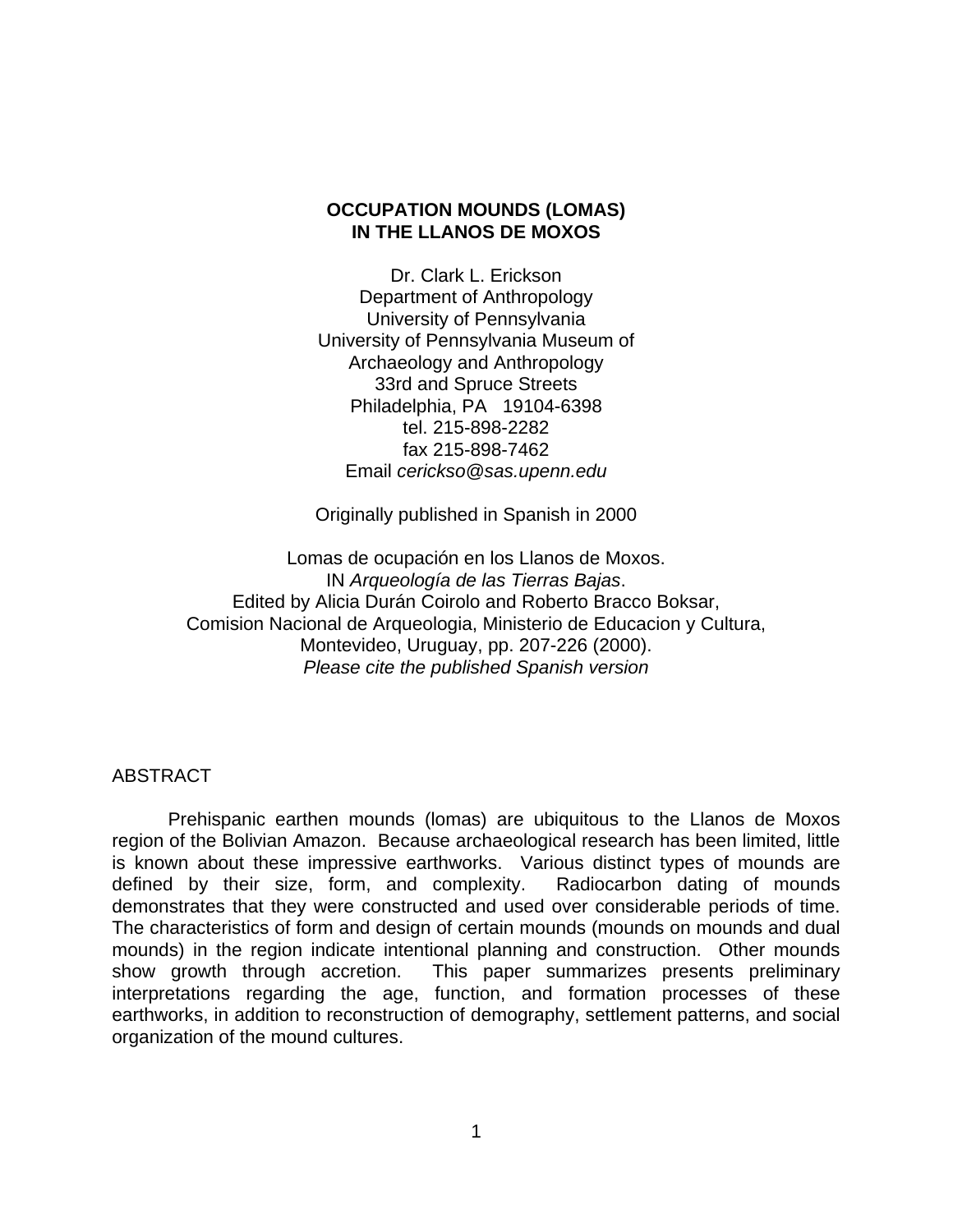## INTRODUCTION

 Artificial earthen mounds are ubiquitous in many areas of the tropical lowlands of South America. They appear to have been constructed and utilized for various purposes (for example, occupation, human burial, ceremonial activities, and agriculture). One of the most impressive expressions of prehispanic mound construction was at the mouth of the Amazon River on Isla Marajo where several hundred of large mounds have been reported, most believed to be associated with the Marajoara Culture (Nordenskiöld 1916; Meggers and Evans 1957; Roosevelt 1991). The recently discovered Faldas de Sangay Site in the Ecuadorian Amazon is a complex of hundreds of mounds spread over an area of 12  $km^2$ , the spatial design of which appears to have been formally planned (Porras 1987). In Venezuela, the mounds and other earthworks of the Llanos de Orinoco have been associated with chiefdom societies (Spencer and Redmond 1992; Zucchi and Denevan 1979). Other prehispanic mounds may have been constructed by less complex societies such as the archaeological cultures found in the Pantanal of Brazil and Paraguay on the Upper Rio Paraguay (Schmidt 1917, 1974; Rogge this volume; Schmitz this volume), in the coastal bañados of Laguna Merím in Uruguay (various authors in this volume), and in delta of the Rio Parana (Torres cited in Nordenskiöld 1916). The impressive prehispanic moundbuilding cultures of the savannas of the Rio San Jorge and Rio Zenu in Colombia (Plazas et al. 1993; Falchetti this volume), the coastal plain of Surinam and the Guiana (Boomert 1976), the Guayas Basin of Ecuador (Stemper 1994), and the Llanos de Moxos of Bolivia (Nordenskiöld 1910, 1913; Denevan 1980; Erickson 1995) are also associated with extensive raised field agricultural systems.

 Mounds in tropical South America and the rest of the world served many different functions. The majority of very small mounds were probably agricultural or individual house mounds and are not included in this discussion. Of the larger mounds, occupation mounds appear to be the most common. These sites were formed through intentional elevation of platforms (e.g. the cerritos mounds of Uruguay), and through the gradual accumulation of midden materials associated with occupation (e.g. the sambaquí mounds of coastal Brazil) and the collapse of wattle and daub structures (ed. the mounds of Moxos). Mounds also served ceremonial functions, contained burials, and provided elevated platforms for elite households. Many are associated with additional earthwork features such as defensive moats and embankments, causeways, and canals. Mounds may have also held gardens and orchards for household production. A mound could be spatially isolated or part of a large complex such as the ones of Isla Marajo or Sangay. In some cases, mounds appear to have been associated with relatively complex societies, possibly chiefdoms, in the lower Amazon, Bolivia, and Ecuador; in other cases, they were associated with hunting-gatheringfishing societies such as in coastal Brazil, Uruguay and Argentina.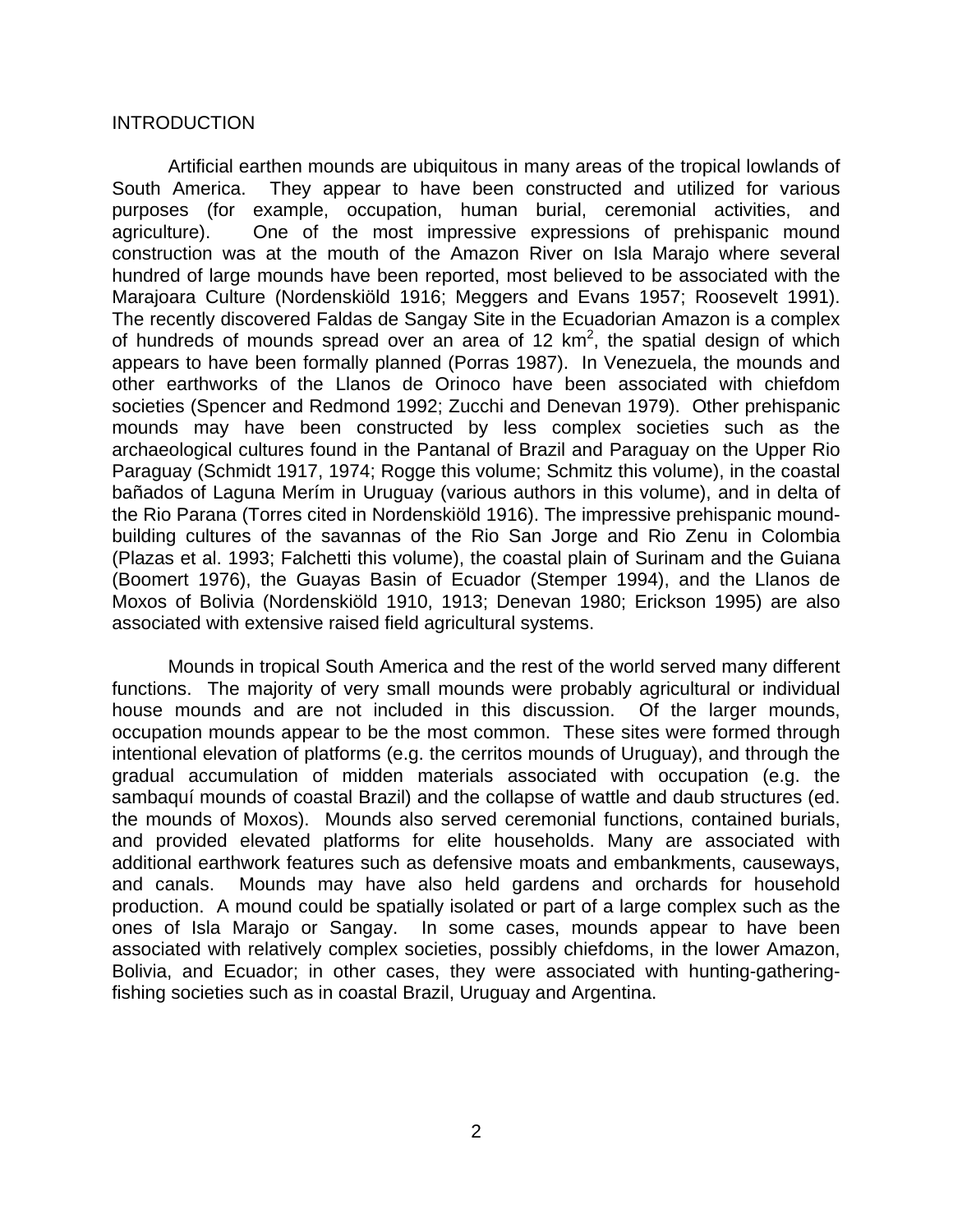## MOUNDS OF THE LLANOS DE MOXOS, BOLIVIA

 Numerous large mound (loma) complexes are found in the Llanos de Moxos (or Mojos) of the Department of the Beni in the Bolivian Amazon (Figure 1). Here, earthen mound structures were created for a variety of functions, many associated with vast complexes of other forms of earthworks such as raised fields, causeways and canals (Denevan 1980; Erickson 1995). Estimates of 20,000 pre-Columbian mounds have been proposed for the Moxos region (Lee 1979). Although this estimate has not been confirmed, most scholars agree that the number of actual mounds is quite high (Bustos 1976b, 1978b, 1978d; Denevan 1980; Dougherty and Calandra 1981-2, 1984; Erickson 1980, 1995; Erickson et al. 1991; Faldín 1984; Pinto Parada 1987; Vejarano 1991). .

 Although the overwhelming majority of the mounds of the Bolivian Amazon are prehispanic, there are ethnohistorical accounts of mounds being constructed by the the Baure, indigenous group of northeastern Moxos (summarized in Denevan 1980:117). Prehispanic mounds are still important for the contemporary inhabitants of the region of Moxos. Because their height provides adequate drainage, mounds are regularly utilized as settlements for ranchers and small communities of farmers. When located near settlements, mounds are often used for garden and field sites. The Sirionó use mounds as major reference points on their treks between settlements and important hunting, fishing, gathering, orchard, and agricultural fields (Figure 2). Isolated forest "island" mounds (islas) within the savanna are often important sites for collecting of economic plant products (especially wild and domesticated tree fruits) and hunting game. Mounds are also frequently mentioned as central features in local mythology and folklore. One common theme in native stories is the "Loma Santa," a mythical large earthen mound with utopian qualities, where oppressed indigenous peoples can escape poverty and exploitation by whites. In the recent history of the Moxos region, there are numerous millenarian movements in search of the Loma Santa (Reister 1976). Local pilots claim to have seen Loma El Retiro, a huge mound that rises far above the surrounding forest canopy but no one agrees on its physical location.

## Archaeological Investigations of Mounds in the Moxos Region:

 The archaeological investigation of mounds in the Llanos de Moxos began with the study of mounds near Trinidad and Loreto by Erland Nordenskiöld in 1908-9 (Nordenskiöld 1910, 1913, 1923). His stratigraphic excavations of the mounds of Hernmarck, Velarde, and Masicito produced incised and polychrome pottery that demonstrated stylistic similarities with other Amazonian Complexes (Lathrap 1970, Howard 1947). Stig Rydén (1941) reported on the large mound Cañada de la Loma Vieja at Casarabe. Wanda Hanke (1957) excavated the mound of Eviato. These excavations, while not extensive, provided important information on the types of artifacts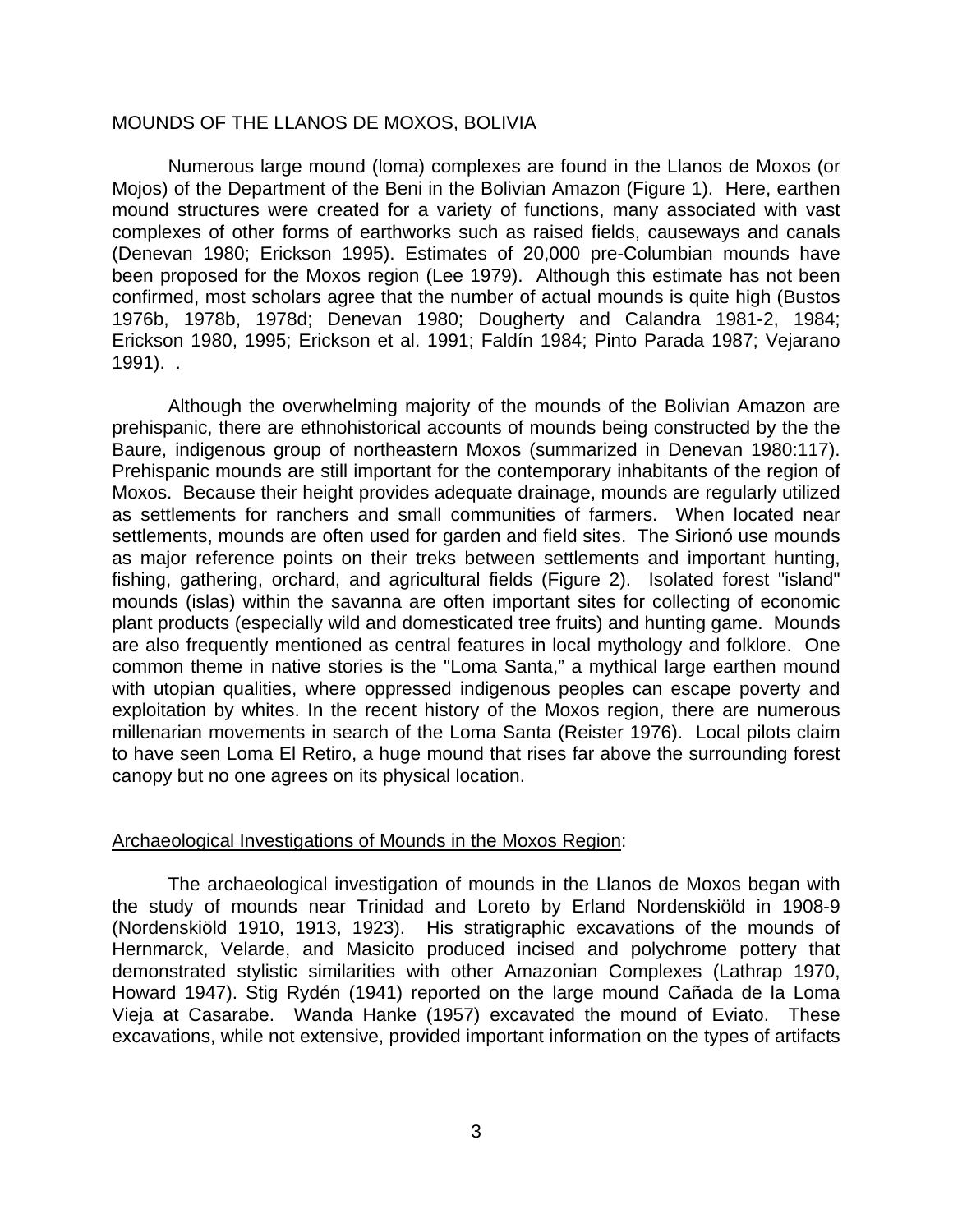associated with mound constructions. In 1979, Faldín (1984) and Erickson (1980) surveyed and recorded mounds between Trinidad and San Borja which documented with dense distribution of these settlement types and their association with other forms of earthworks. The team of Bernardo Dougherty, Horacio Calandra, Victor Bustos and Juan Faldín recorded, mapped, and excavated many mounds near Trinidad during the 1970s and early 1980s (Bustos 1976a, 1976b, 1976c, 1978a, 1978b, 1978d; Dougherty and Calandra 1981, 1981-2, 1984, 1985; Faldín 1984; Pinto Parada 1987). These excavations were important for establishing an initial pottery chronology for mounds, providing information on the internal structure of these features, and documenting mound form. Denevan (1980:108-121; Table 2) listed 55 mounds and summarized the various types of mounds and their distribution within Moxos.

 Despite all of these efforts, we still have limited information on the mounds in the Llanos de Moxos. Mounds are difficult to excavate because of their scale and internal complexity. The sheer number of artifacts recovered from limited excavations in these structures is impressive. Small "telephone booth" style excavations in large mounds do little to address issues beyond dating and chronology. Horizontal excavations, useful for determining function of mounds, internal settlement plans, activity areas are prohibitively expensive. To properly undertake a large scale excavation of a mound would require huge sums of funding, large research teams of specialists, and long periods of field and laboratory time.

## Types of Mounds in Moxos and Their Distribution:

 Artificial mounds are common landscape features throughout the Llanos de Moxos region. Large and medium mounds are prominent in their contrast with the flat terrain of the rest of the Moxos (Figures 2-4). Mound boundaries are easily determined. Even the smallest mounds are relatively easy to identify in this flat landscape. Small mounds or islas are often defined by the sharp boundary between savanna and forest (forests can become established on the higher, better drained mound surface). Mounds are often distributed in a linear fashion along the major river courses such as the Rio Matos and the Rio Apere and abandoned river channels (Figure 5). In some areas, mounds appear to occur at regularly spaced intervals. Mounds occur in clusters, often around water bodies or "plaza"-like open spaces.

 There is considerable variation in mound morphology and size. The lack of regularities in form indicates that the mound builders were not using a formal design (but some important exceptions are discussed below). There is no clear relationship between the size at the base and the height of a mound. Overall, mounds tend to be round or oval, although some arc around natural water bodies such as old river meander channels. Mounds are often irregular in base outline, have uneven surfaces, and are commonly irregularly stepped. Most are associated with water-filled ponds or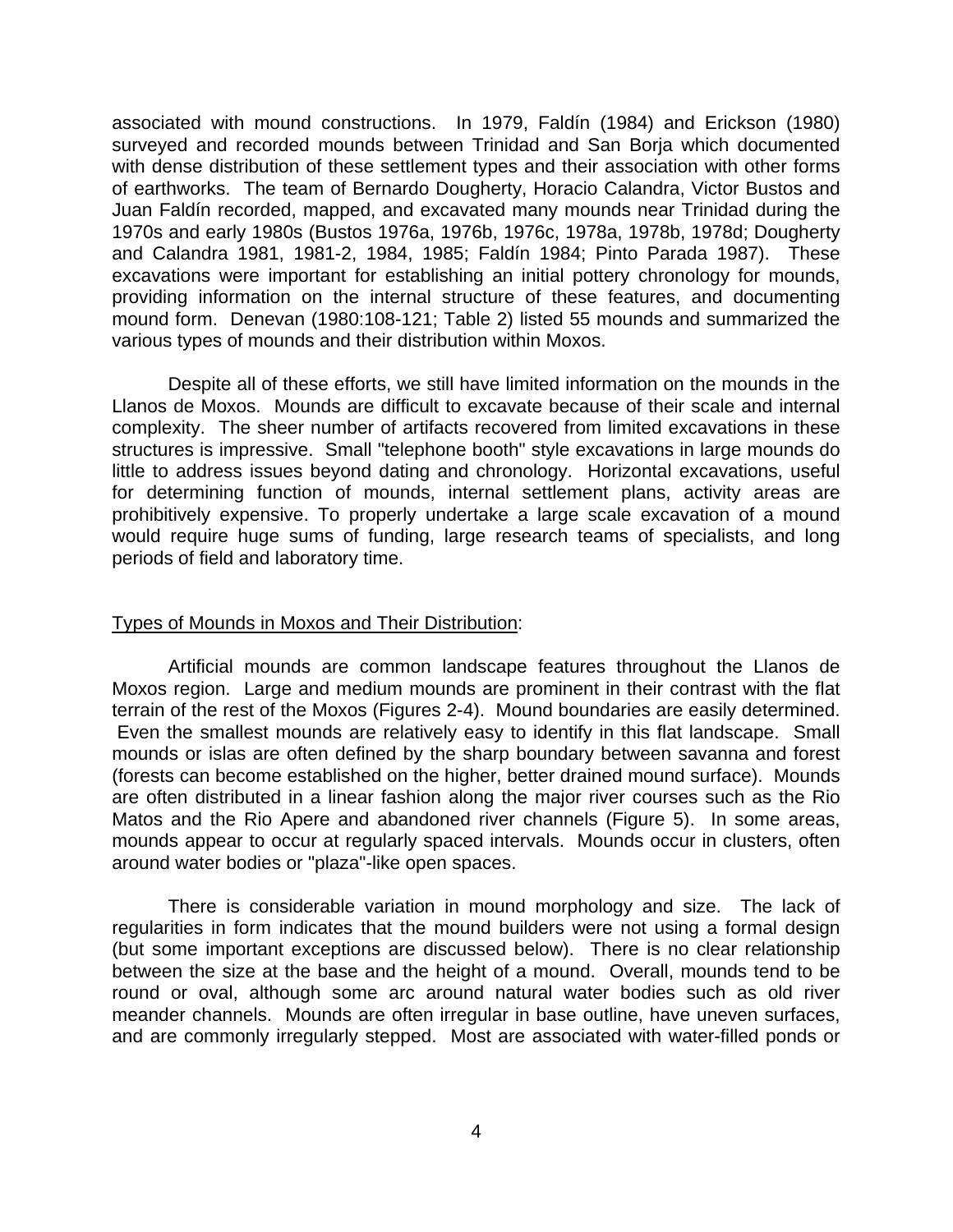irregular "moat-like" features, often formed as old meander channels from natural geomorphological processes or created as intentional barrow pits during mound construction. Some mounds are related to other earthwork features such as canals, causeways, ramps, and raised fields. The following discussion is based on reports from Denevan (1980), Dougherty and Calandra (1981-3, 1984), Nordenskiöld (1916), Kenneth Lee (1976), personal communication and from Mario Vilca, Kenneth Lee, Ricardo Botega, and Rodolfo Pinto Parada, and fieldwork undertaken by the Proyecto Agro-Arqueológica del Beni between 1990 and 1995.

 Mounds of any size can be placed into two major groupings, simple mounds and complex mounds. Simple mounds are single discrete mounds with little irregularity. Complex mounds are those with two or more high points, irregular surface topography, mounds on top of mounds, dual mounds (sometimes connected by causeways) and/or multiple mounds. In some cases the irregularity of mounds may have been an attempt to construct an effigy figure, although most irregularity is probably due to long occupation and the continual addition of fill and midden in a random manner. Complex mound forms are most often associated with the large and medium mounds.

A classification based on size is suggested in the following discussion:

*Large Mounds*: A large mound covers at least several hectares at its base and has a height of 3-18 meters (Figures 2, 5, 7-9). These mounds are most common near Trinidad, Casarabe, Loreto, and the Bosque San Pedro. They tend to be located on the forested high ground either along the edges of floodplains or on levees of the major river, the Rio Mamoré, or important tributaries. Many of these mounds are located on the edges of abandoned river channel meanders, locations prized for their fishing and hunting potential. I would estimate that there are between 200 - 300 large mounds in the Moxos region.

*Medium Mounds*: A medium mound covers 1-2 hectares at its base and has a height of 1-3 meters (Figure 4). These mounds have been reported throughout the forested zones and gallery forests of the Moxos region from Casarabe and Trinidad to the east and San Borja on the Rio Maniqui to the west; from the Rio Isiboro-Secure to the south and Exaltación to the north. Most of them appear to be associated with active or abandoned river channels. Many also form forest islands in the savannas. I estimate that there are several thousand in the Moxos region.

*Small Mounds*: (or "islas") Small mounds, which cover less than 1 hectare and are usually less than one meter tall, are the most common form of mound. They probably served as house or house cluster platforms and are found in the same zones as the medium sized mounds. They are often located in the open savannas or on old abandoned river channel levees as "forest islands" (islas) and are often associated with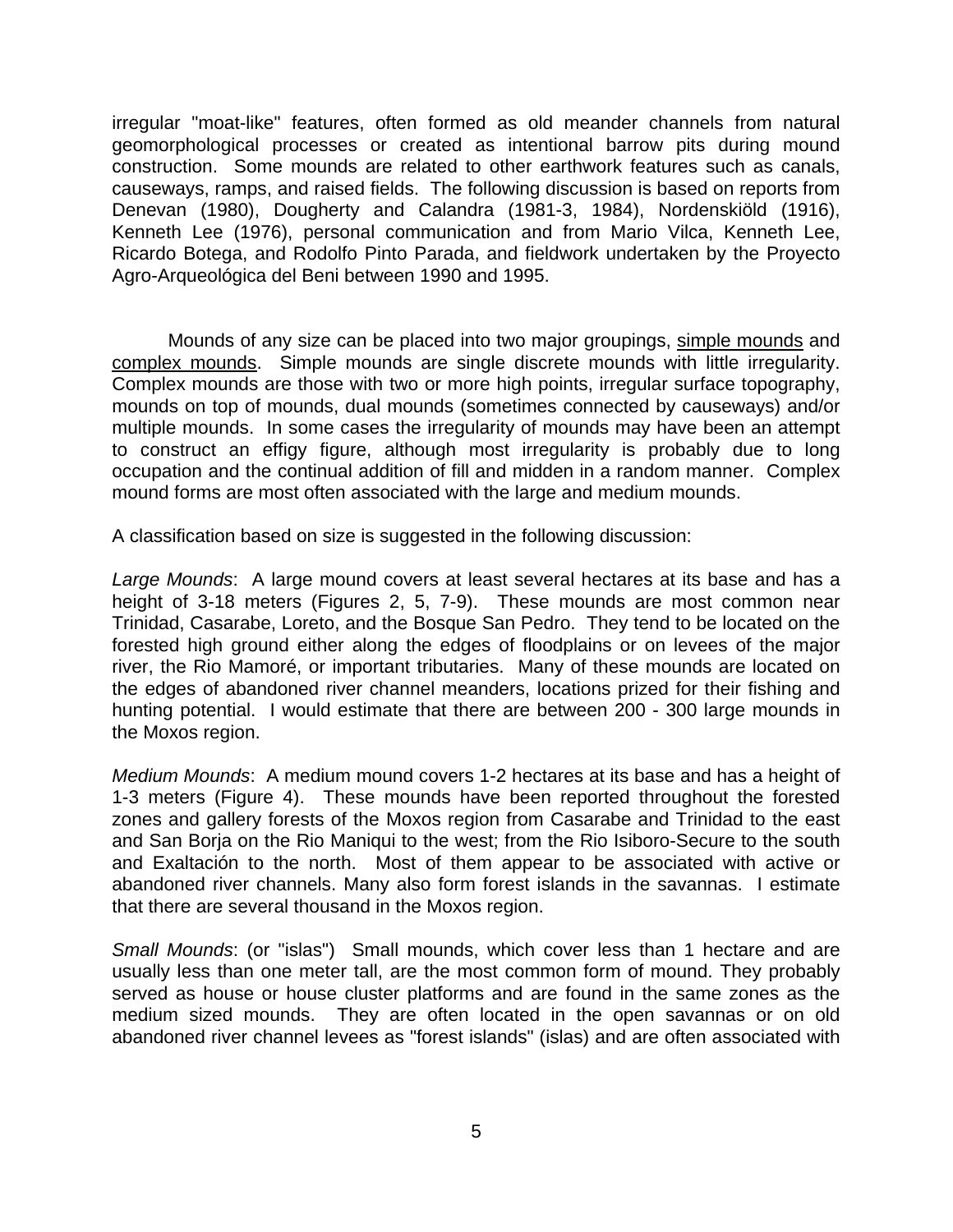raised field agriculture. There are many thousands of these mounds in the region, but it has not been adequately demonstrated that all are anthropogenic features (see below). The medium and small mounds are often associated with conditions of seasonal or permanent inundation.

*Special Purpose Mounds*: During our fieldwork of 1992 and 1994, two sites were located with a mound morphology distinct from the more common forms. These were long rectangular or "loaf" shaped parallel mounds defining a flat rectangular plaza-like area. At the Cayalo Site on the Rio Apere two such complexes were found. One was built on a platform 70cm tall which covers at least a hectare. This form similar in shape and size to ball game courts found elsewhere in the Americas; thus, we are tentatively referring to them as "ball courts." The formal design of these features and their spatial separation from the occupation zone of the site suggests a ritual function. In both cases, these special-purpose mound complexes are associated with separate occupation mounds.

# Mound Functions:

 Few mounds in the Llanos de Moxos have been scientifically excavated by archaeologists and many of these excavations have not been analyzed or published. The stratigraphy of mounds is extremely complex and their artifact "richness" makes excavation slow and difficult. Many mounds have been disturbed through agriculture, erosion, looting, digging of house foundations, and road construction. These disturbed areas which provide a means of studying a mound without major excavation. Common artifacts recovered from the disturbed surfaces of mounds, river cuts, and archaeological excavation include the following:

- pottery from domestic cooking, serving, and storage vessels; decorated wares (polychromes and incised types) possibly used for special purposes (Figure 11)
- large ceramic urns possibly used for storage, brewing of manioc beer, and burial of human remains (Figure 12)
- burned clay daub from house walls, hearths, and ovens; burned clay and ceramics with basketry impressions
- ground stone axes, usually in the form of a "T"
- animal and human bone; bones of fish and aquatic mammals are quite common
- clay floors and platforms
- human and animal figurines of fired clay
- small freshwater mollusks ("turos"), sometimes in dense concentrations.
- large grooved and incised "grater" bowls or platters ("ralladores") (Figure 10) and oblong incised ceramic "manos" for grinding.
- organic-rich earth mixed with ash, shell, bone, burned clay, and pottery.

These remains are evidence that prehispanic mounds served the following functions: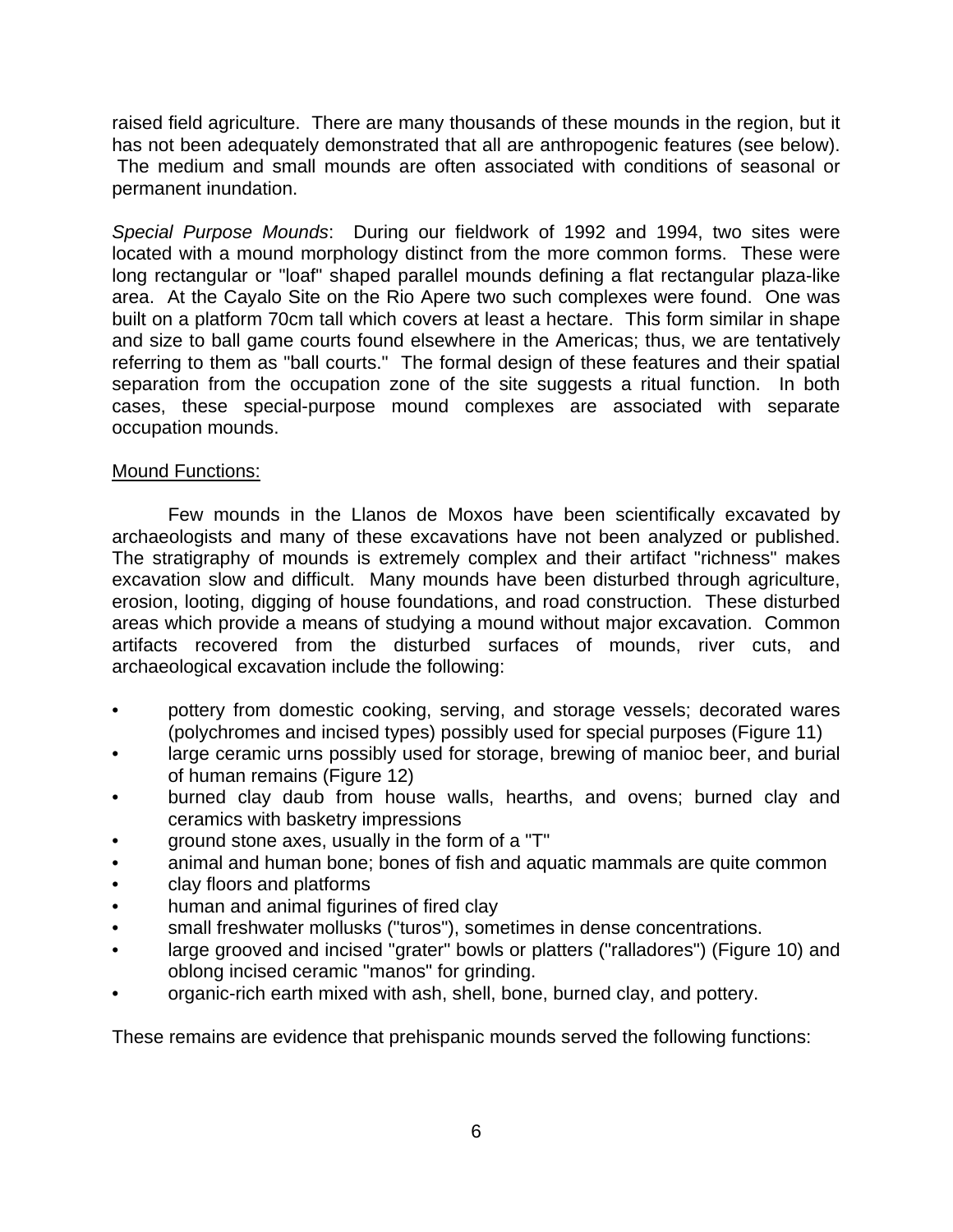*Occupation*: The most common use of mounds appears to have been for human settlement. The classes of artifacts and feature types found in mounds (low house platforms and discrete occupation floors; post holes, organic-rich garbage middens and pits, and fill material) support this interpretation. Many pre-Columbian mounds are still used by ranchers and small farmers as residential sites. The mound of Loma Suarez near Trinidad supports a town and military base. A community of Sirionó lives on the Loma Eviato near Casarabe.

*Burial*: A common feature within larger mounds is burials. Nordenskiöld (1916:149) believed that this might been done so that the dead would not have to be buried in water during the rainy season. The most common form appears to be urn burial, where human remains are placed in large ceramic vessels in a seated position with a smaller inverted vessel capping the opening (Nordenskiöld 1910, 1913, 1916, Dougherty and Calandra 1981). Many urn burials are visible in mounds sectioned by river erosion. In 1994, we excavated an urn burial which was eroding out of the banks of the Rio Apere at Loma Esperanza. The individual was seated within a large urn with several smaller vessels. Some of the mound interments may represent secondary burials and bundles of burials. A non-urn, extended burial with several grave offerings was excavated at Loma Alta de Casarabe (Pinto Parada 1987:286-287) and other mounds (Dougherty and Calandra 1981:99-100). Mounds with burials do not appear to have been dedicated to a single use as cemetery because they also have evidence of domestic occupation. Because large mounds have long histories and the domestic and burial activities may not have been contemporaneous, there may have been phases when the mound was dedicated to domestic activities interspersed with periods of specific use as formal cemeteries.

*Fortifications*: Many settlements, especially those in the Baures region, were fortified with wooden palisades and deep moat-like ditches during the early period of Spanish contact and missionization in Moxos. The enhanced visibility over the flat landscape provided by mounds would have made them excellent defensive locations. The waterfilled ponds, ditches, and barrow pits commonly around the large mounds could have served as a deterrent for intruders. Thus far, no evidence of palisade walls has been found to be associated with mounds.

*Ritual*: Mounds may have had special ceremonial functions but this has not been conclusively demonstrated. The presence of small mounds on top of large mound platforms may have had ritual functions (discussed below). Mounds often have large straight ramps, causeways, and canals which may have had alignments that were important in ceremonial events. The "ball court" features discussed above may have had a ritual function.

*Gardens, Fields, and Orchards*: The use of mounds for gardens, fields, and orchards is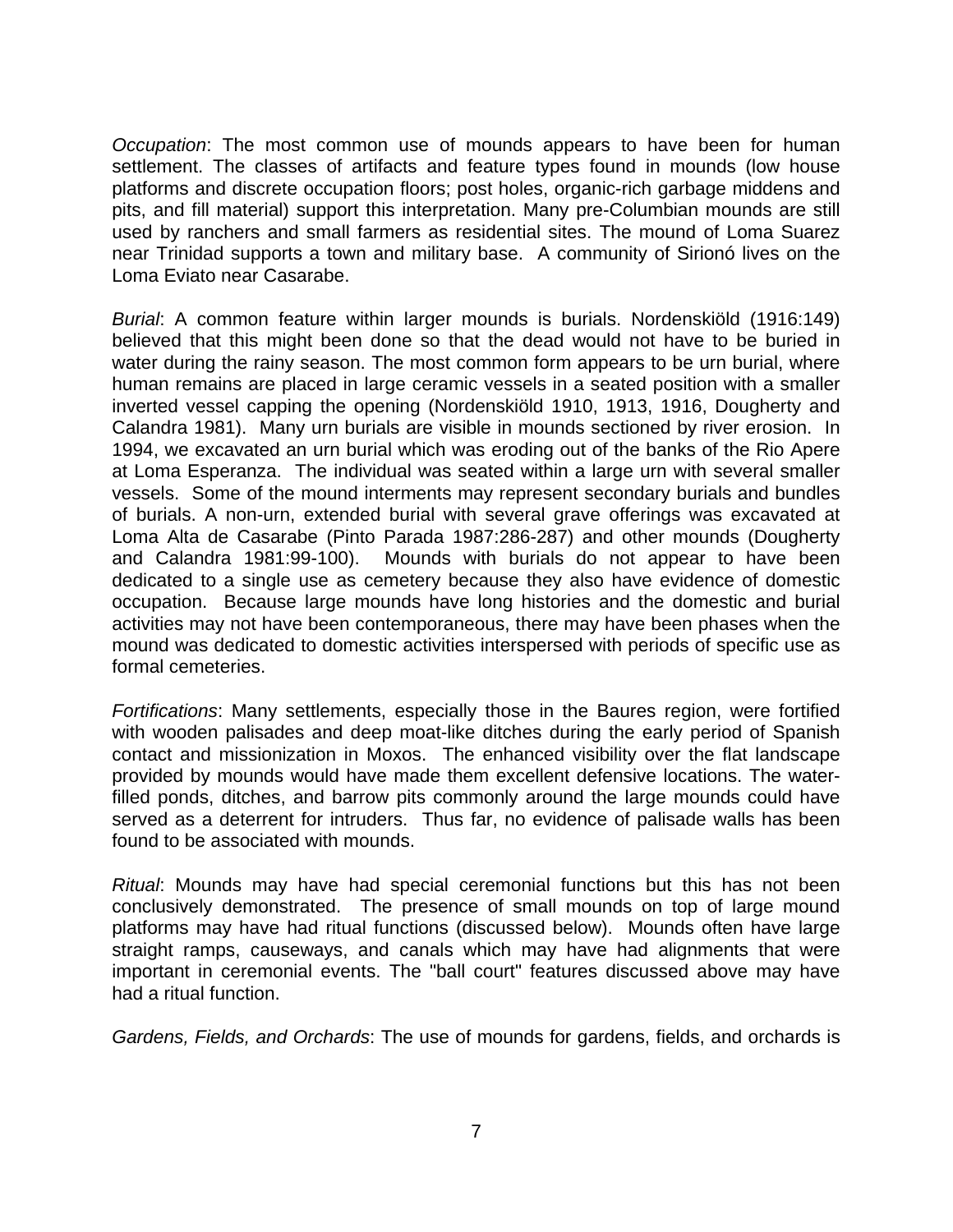probably a post-settlement function. Because of the presence of rich organic, welldrained soils, mounds are considered by contemporary farmers to be ideal locations for agriculture. Balée (1996) has documented that the species composition on the mound of Loma Ibibate reflects long-term human activities such as burning, selective cutting of species, gathering, and gardening at the location. Gardens may have been located between residential structures on prehispanic occupation mounds, although residence appears to have been very dense on most mounds.

*Hunting Locations*: Mounds are considered by the Sirionó, Moxos, and other inhabitants of the Moxos region to be ideal sites for hunting. Large mounds are honeycombed with hundreds of burrows dug by animals. The mounds provide dry habitats for animals to escape the seasonal inundation (lasting up to 6 months). During the wet season, animal populations can be quite dense on the larger mounds (Denevan 1980:102-3). During the dry season, animals are attracted to the water reserves near mounds. Prized game species such as peccaries, deer, agouti, and tapir are also attracted to mounds by the crops in gardens and fields.

*Political Boundary and Territorial Markers*: Mounds are highly visible features on the landscape, especially in an extremely flat one such as the Llanos de Moxos. The combination of monumentality in construction, use as burial sites (possibly tombs for ancestral figures), association with other "overengineered" features (discussed below), and the presence of possible ball courts and other public ritual space on some sites suggest the mound structures themselves may have carried powerful symbolic meaning for the prehispanic peoples of Moxos. Ethnographic and archaeological cases of the use of burial mounds in the Americas are rich with descriptions of how mounds are part of the cultural landscape (Dillehay 1995, this volume, Yerkes this volume, Brown this volume).

 Mounds are multifunctional and probably rarely were used for single specific functions. It is also evident that mound functions may have changed over time after cycles of residential settlement, construction, maintenance, and abandonment.

## Features Associated with Mounds:

 Mounds are rarely isolated. They often occur in clusters or complexes. Many are associated natural water bodies (occasionally active river channels, but more frequently abandoned river channels, swamps and marshes) and artificial water bodies such as ponds, reservoirs, ditches, and moat-like features. The human-constructed water features are normally the result of barrow pits for mound fill (Figure 9). These features often hold water year round. They would have been important sources of household water during the dry season, when water can become scarce.

Mounds are often associated with wide raised causeway segments that form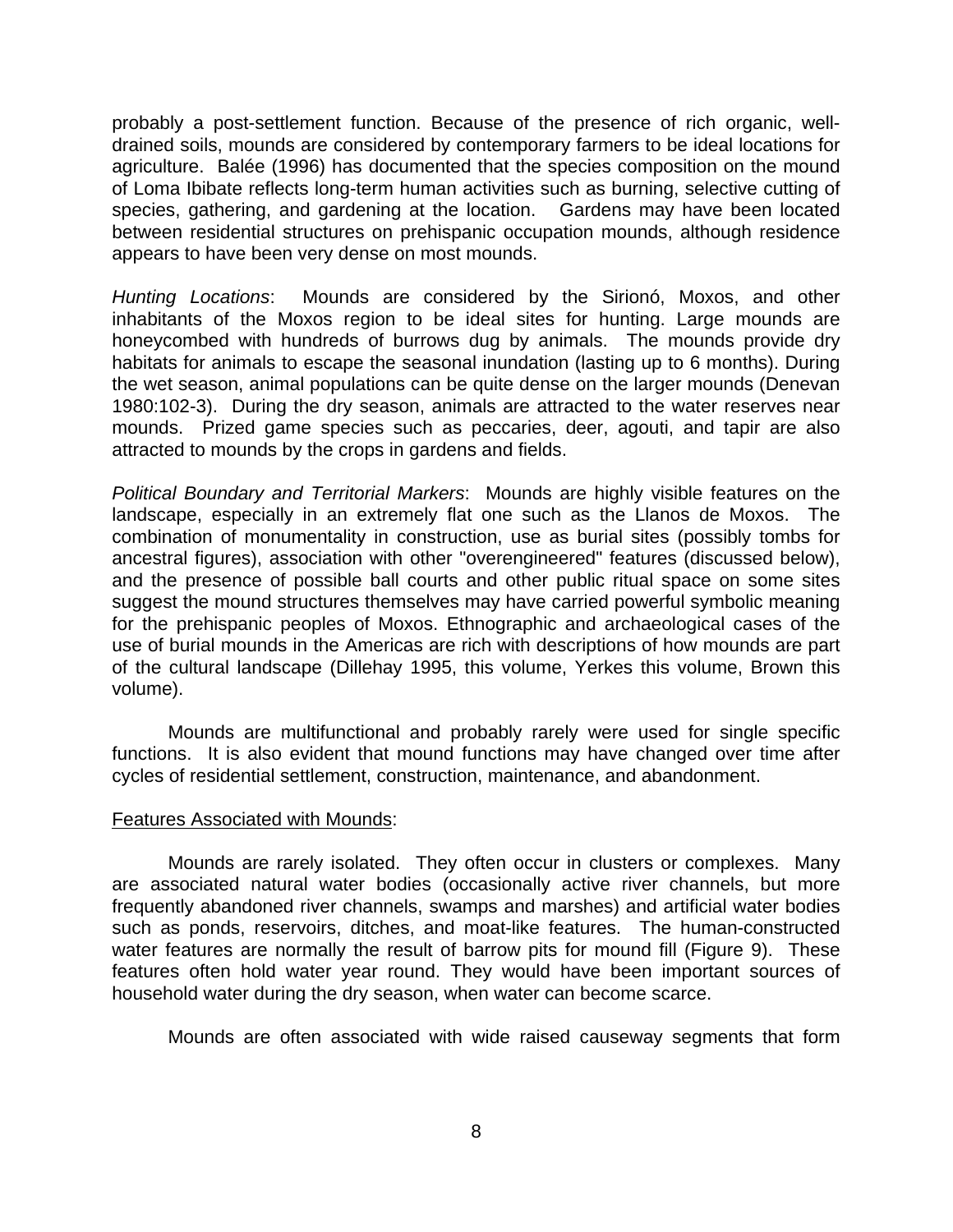regional networks. Causeways which radiate from mounds are found at Loma Eviato, Loma Ibibate, Loma Velarde, Loma Providencia, Loma Esperanza, Isla Rodeo, Loma Chuchini, and Loma Cayalo. Most of these causeways are accompanied by canals. Several ramp-like features are associated with Loma Eviato.

 Large blocks of raised fields are commonly associated with the smaller forest island mounds and the medium mounds, often completely surrounding them such as at Isla Rodeo. None of the larger mounds appear to have been directly associated with raised fields, with the exception of a mound near Trinidad, which has a series of radial causeways demarcating blocks of small raised fields.

 Many of the larger mounds have a distinct smaller mound or "peak" on top, usually on or near the center (Figure 2, 9). This mound-on-mound feature is found at Loma Suarez, Eviato, Cayalo, and Ibibate. The specific function of this feature has not been determined but may have been the platforms for the house of a "chief" or a ritual building. At Loma Ibibate, this feature was associated with more highly decorated pottery and evidence of burials.

#### Archaeological Investigations of Loma Ibibate:

 We made a brief investigation of the large mound of Loma Ibibate located on the Sirionó Indigenous Territory in 1991. Loma Ibibate is a major topographic feature in the Sirionó territory and community members say that it has been used for swidden gardens, temporary hunting camps and semi-permanent farmsteads. The name Ibibate means "big mound" in Sirionó. Our research team mapped the mound while ethnobotanist William Balée conducted a study of its anthropogenic vegetation.

 The mound is located at the boundary of savanna and forest near an old abandoned river channel. Loma Ibibate is actually two large mounds (Loma I and Loma II) connected by a short (10m) earthen causeway (Figure 8). Loma I measures 150 x 200 x 18m and Loma II measures 200 x 300 x 5m. This complex is the largest and tallest that has been accurately mapped in the Moxos region, covering 9 hectares at its base and towering 18 m above the ground surface. The mound is surrounded on most sides by artificial water bodies or abandoned river channels that appear to have been enlarged by the ancient inhabitants (Figure 9). According to informants, these feature hold water year round. Loma Ibibate and a neighboring mound, Loma Eviato (5 m tall), are visible to each other across 3 km of savanna, each providing high vantage points.

 The topographic map of Loma I and reconnaissance of Loma II shows that the mound surface is very irregular, although parts of the structure may have been specially prepared as a platform. Ridges or "arms" of the two mounds extend from the center to the edges. This does not appear to be due to erosion. The highest points of Loma I and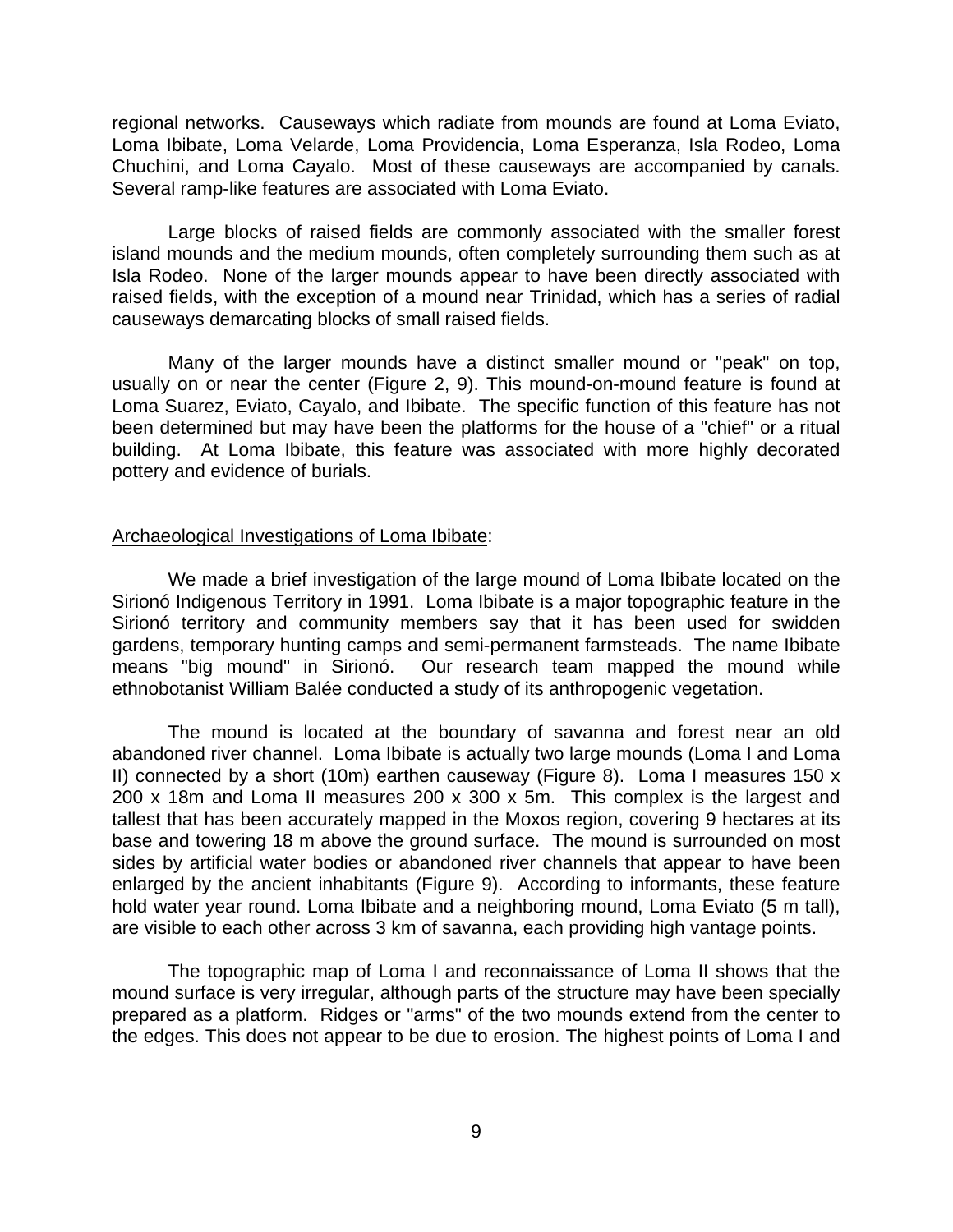Loma II are not in the center of the mounds.

 The few exposed surfaces of the mound are covered with the artifact classes discussed above (pottery, bone, shell, ash, and burned clay). Fine decorated pottery was concentrated near the summit of the mound but this was also the area of most disturbances. Evidence of domestic occupation was also found in posthole sampling outside the boundaries of the mound in non-artificially elevated areas.

 Sirionó informants identified more than 30 large mounds in the immediate area of Loma Ibibate and report many more within the nearby Bosque San Pablo to the east. The mounds of the Sirionó Territory are related in size, shape, and general artifact types to the numerous large mounds of the Casarabe and Loreto regions. This zone has the highest concentration of large and medium mounds in the Beni region. The second largest recorded mound, Loma Alta de Casarabe (600 x 450 x 16 m) is located less than 20 km from Ibibate.

# Mound Formation Processes:

 Bernardo Dougherty and Horacio Calandra (1981:92, 1981-3, 1984:182, 187) have questioned the artificial nature of mounds in the Beni region. These scholars argue that human occupation of mounds was sporadic and ephemeral, and that mounds are primarily formed by natural processes. They encountered "sterile" layers between cultural deposits in the mounds that they excavated, and argue they are sediments deposited by natural flooding. This explanation for mound formation is geomorphologically impossible, because rivers in flat landscapes do not deposit sediments in a way that produces spatially discrete mounds of 10 meters or more. Other scholars argue for the artificial nature of the mounds (Lee 1979; Pinto Parada 1987; Nordenskiöld 1910, 1913; Erickson et al. 1991, 1993, 1994; Erickson 1995, Denevan 1980). Artifacts indicating human presence and agency are found to the bases of these mounds, sometime even at levels below the present surrounding land surface. The issue of continuous vs. sporadic usage by human groups has not been resolved, but as these locations are prime settlement sites located near waterways and important resources, they would probably not have been neglected for year-round and continuous settlement.

 Were individual mounds formed all at once in a single stage of construction? The large and medium mounds certainly were not, although some of the smaller islas may represent single construction phases and occupations. The larger mounds have multicomponent occupations, and some have yielded radiocarbon dates. These dates cover thousands of years (Dougherty and Calandra 1981-3; Pinto 1987), indicating long-term use of the mounds. Mounds were probably formed through long, slow accretion, a combination of processes involving intentional addition of fill and the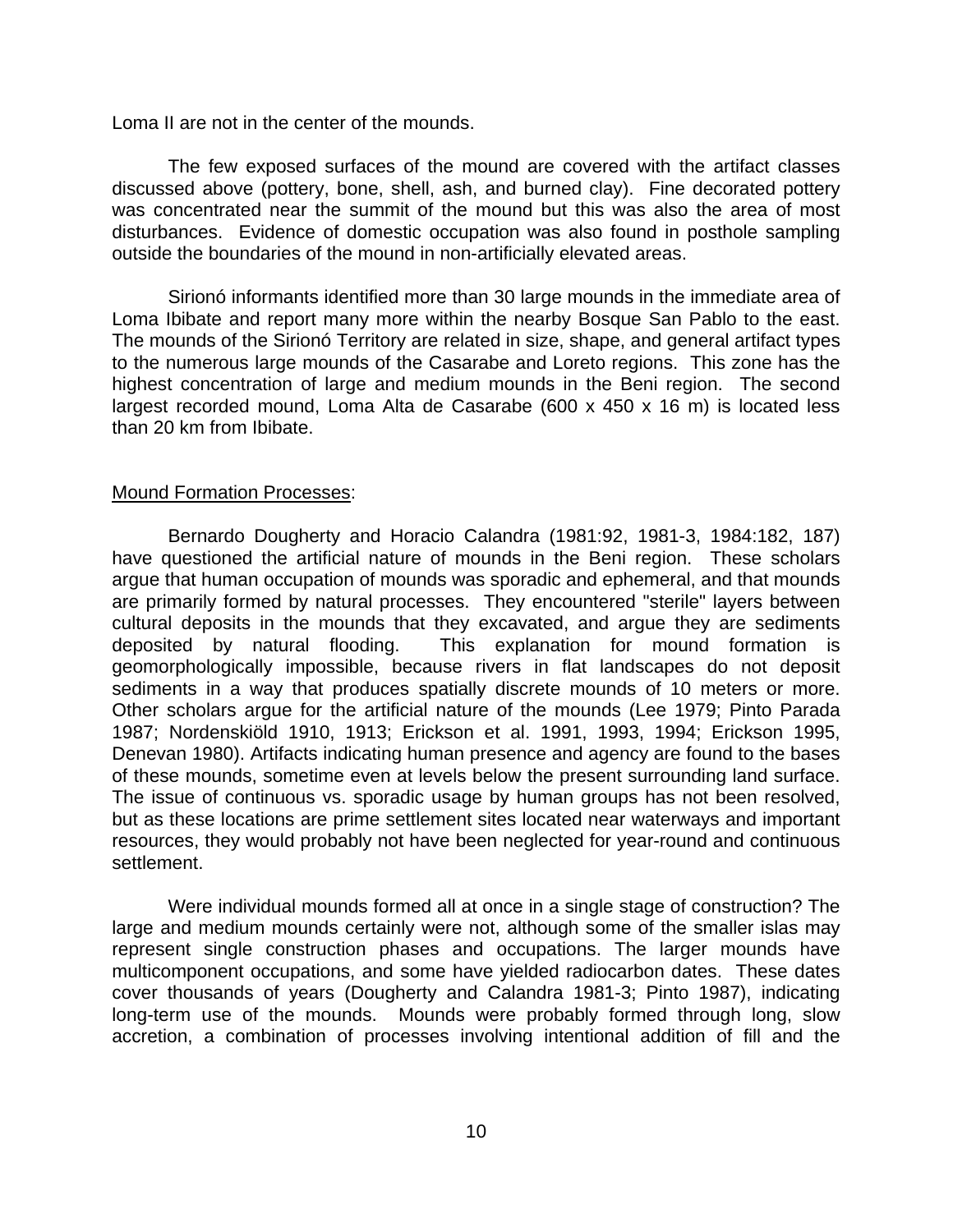unintentional byproduct of human activities (refuse buildup, house collapse). Some mounds may have been constructed through the intentional addition of fill removed from barrow pits near the mounds. Inhabitants of the Moxos region today often bring in fill to raise house platforms 10-20 cm to keep moisture out of the house, even in well drained locations. Traditional houses in the Moxos region are constructed with wattle-and-daub walls ("tapera"). These walls can contain several tons of earth, and when buildings erode and collapse, this soil is added to the platform (Figure 13). Midden materials are often found within mound excavations and were apparently regularly incorporated into the mound to increase its size. Considering the area covered by some of the larger settlement mounds, populations would have been numerous and dense on these better drained formations; and large mounds probably grew more rapidly than the smaller mounds.

 The long sequences of radiocarbon dates from artificial stratigraphic levels within mounds excavated by the Argentinean team (see below) supports the gradual accretion model of mound formation processes. Mound construction and accumulation was most likely the result of relatively continuous domestic occupation and other uses of the mounds over a considerable amount of time.

 Many of the mounds containing burial urns may have been constructed rapidly, using fill to cover the urns. When Loma Mary, located near Trinidad, was being eroded by the Rio Mamoré, Kenneth Lee (personal communication) noted in the mound profile that burial urns were placed on distinct floors and artificial fill placed around and over them to bury them (as opposed to digging pits within an already established mound for burial of the urns) (Figure 14).

 Many mounds of all sizes are associated with active or abandoned river channels and levees. It is likely that early dwellers first sought naturally higher ground such as levee formations for habitation and burial sites. These locations are rarely elevated more than a meter, and most are much lower in height. Since these locations are flooded less frequently or only seasonally, they are located near abundant natural resources or fishing, hunting, collecting and farming, and the river facilitates communication, they would have been ideal locations for settlement. Over time, human occupation would have added soil and midden to the sites, and the same places would have been reused to take advantage of now artificially raised higher ground. This greatly enhanced the formation process of the mound and the desirability of the location as a living site.

 The formation processes of the smaller isla mound sites are more problematic. Our project has examined a number of these features in the central Llanos de Moxos and found that nearly all yield pottery when tested with soil augers. An excavation in Isla Rodeo produced quantities of pottery and domestic debris. Most island formations bisected by construction in 1976 of the Trinidad-San Borja highway have pottery in their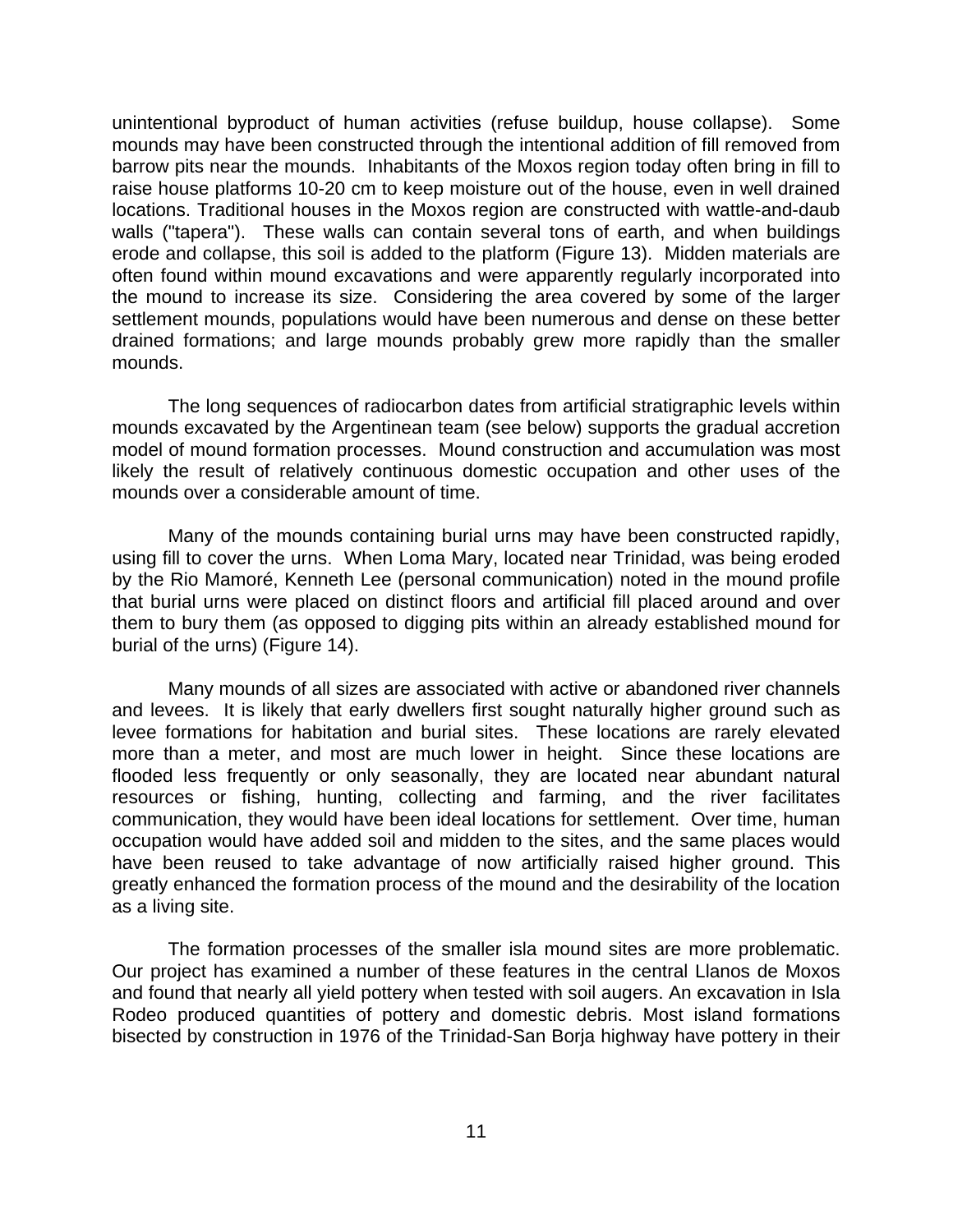profiles. However, Robert Langstroth (1996) has studied several isla formations in the savannas west of Trinidad and found that they do not show evidence of artificial construction or use by humans.

 In summary, most prehispanic mounds developed through complex site formation processes. Many mounds appear to have been created through accretion- the gradual accumulation of mass over time through artificial fill additions, wattle and daub collapse of house walls, house platform construction, and midden buildup. Planned construction in shorter periods of time through the intentional addition of construction fill, the burial of funerary urns, and the terracing of mound platforms may have also played a role, especially in the formation of "monumental mounds" discussed below.

#### The Dating of Mounds in Moxos:

 Few of the pre-Columbian mounds have been adequately dated. The chronology of pottery for the Moxos region has not been firmly established, and as a result, relative dating using pottery is not reliable. The Argentinean research project in the early 1980s recovered radiocarbon samples from various mound locations and published 38 radiocarbon dates for the sites of Loma Palmasola, Loma Mary, Isla de los Aceites, Loma Kiusiu, Loma Salvatierra, and Loma Alta de Casarabe (Dougherty and Calandra 1984; Pinto Parada 1987:310-311). Dates of 810 BC  $\pm$  160 years for Loma Mary, 825 BC + 80 years for Isla de los Aceites, and  $735$  BC + 145 years for Loma Alta de Casarabe indicate that the mounds have a considerable time depth [although it must be noted that some of these early dates are out of stratigraphic order when compared to other dates from the same mound].

 Our research team recovered two charcoal sample associated with an urn burial from excavations in Loma Esperanza II that dated to AD 920 + 45 years and AD 1350 + 25 years. Samples from the small mound of Isla Rodeo place the midpoint of occupation at AD 1035 + 25 years. We have dated non-mound occupations below raised field constructions as early as 800 BC at the El Villar Site (Erickson et al. 1991).

 It is obvious that the mound cultures of the Llanos de Moxos have a long history, possibly beginning more than 2700 years ago. This provides plenty of time for the formation of even the largest mounds through the accretionary process of human occupation, construction, and maintenance.

## The Cultural Affiliation of Moundbuilders:

 At the time of Spanish and Portuguese contact, there were many ethnic groups speaking diverse languages lived in the Bolivian Amazon (Métraux 1947; Denevan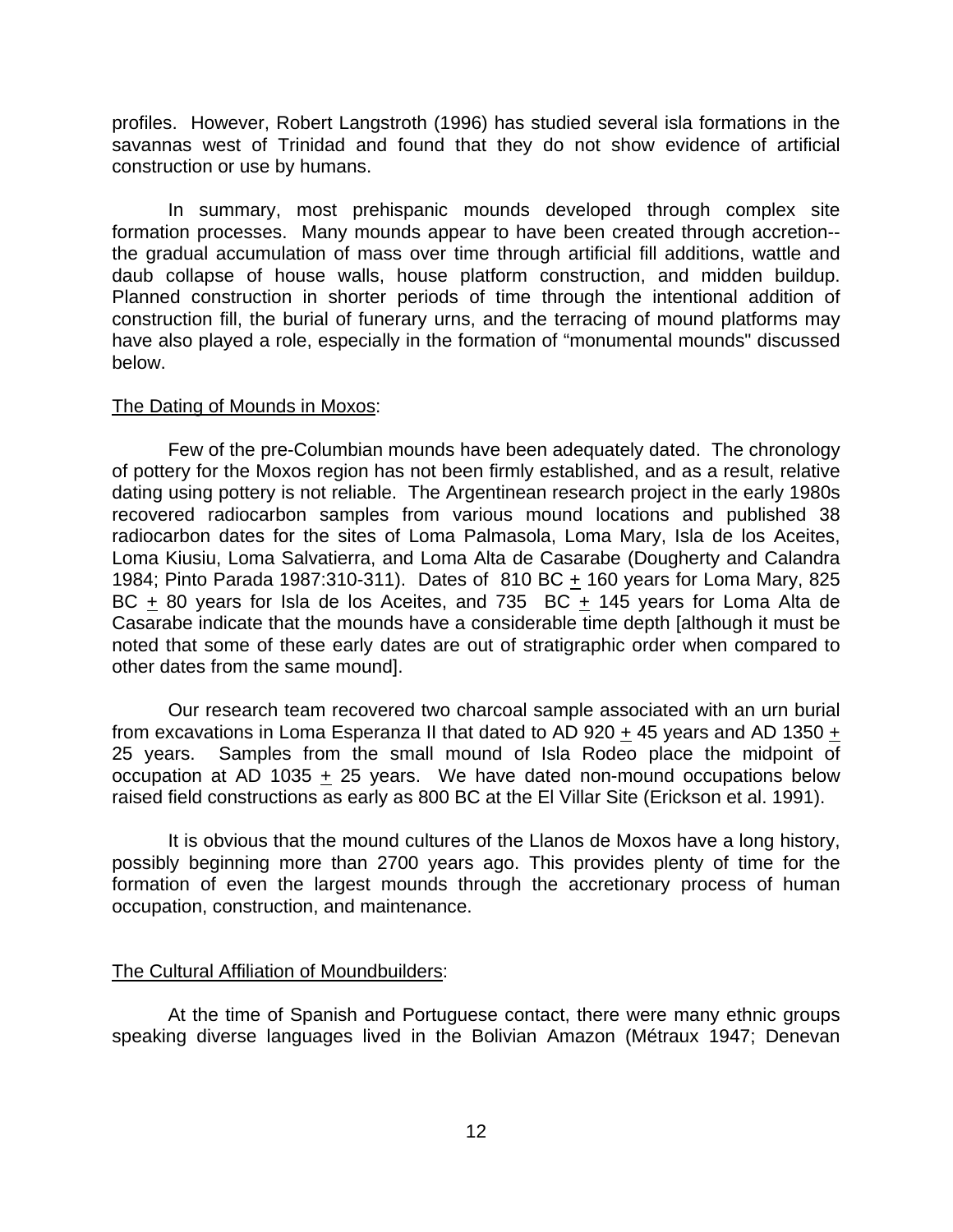1980). The maps of ethnic groups and boundaries within the Moxos region show a mosaic type of distribution, much of which may have been the result of colonial and post-colonial historical processes (introduction of Old World diseases, missionization, warfare, rubber boom, and new political, social, technological, and economic systems). Early scholars noted the overlap of the archaeological mound cultures with the historical distribution of Arawak speakers (Baure and Moxo) (Nordenskiöld 1910, 1916; Métraux 1947). More recent studies demonstrate that the distribution of prehispanic mounds and raised fields overlaps with the distribution of non-Arawak groups (Panoan, Tupi-Guarani and unclassified groups) as well, although the majority of the larger mounds are indeed located in historically Arawak locations (Denevan 1980, Erickson 1995).

 The pottery from early mound excavations by Nordenskiöld, Rydén, Hanke, and others has been compared to pottery styles in other regions of Amazonia and the Andean highlands (Lathrap 1970, Howard 1957, and others). The strongest stylistic, and presumably linguistic and chronological, ties are with the Central and Lower Amazon of Brazil. Lathrap (1970) has proposed a series of outward migrations from the Central and Lower Amazon over the past 4-5,000 years. The cultural affiliations are clearly with the rest of the Amazonian lowlands, not with the nearby Andean Highlands.

# Implications of Mound Settlement Patterns:

 The density of mounds and their apparent regular distribution in certain areas of Moxos is impressive. The larger mounds cluster in the zone between Trinidad, Casarabe, Bosque San Pablo, and Loreto. Many of these mounds are separated by less than two kilometers. Many of the medium mounds along the Rio Apere are also found approximately every two kilometers along the river course (Figure 5). Thousands of smaller mounds or islas are found in the vast savannas of the central and northern Moxos region. Many of these mounds are in clusters or are found within one km of another. The mounds found along active and abandoned rivers appear to be regularly spaced, but the meandering patterns of the fluvial systems tend to create the impression of a more random distribution.

 No intensive survey correlating mounds and other sites has been made, so it is difficult to interpret the data on mound distribution. Settlements on mounds appear to have ranged from isolated households and clusters of houses to towns and villages. Several mounds and mound cluster communities appear to have reached what would be considered "urban" proportions in other parts of the world. We are not yet able to accurately convert mound surface space to population figures, but some of the larger mounds may have provided living space for thousands of inhabitants.

 In general, the data indicates that the general settlement pattern was dense and populations were high throughout Moxos prehistory, but individual settlements were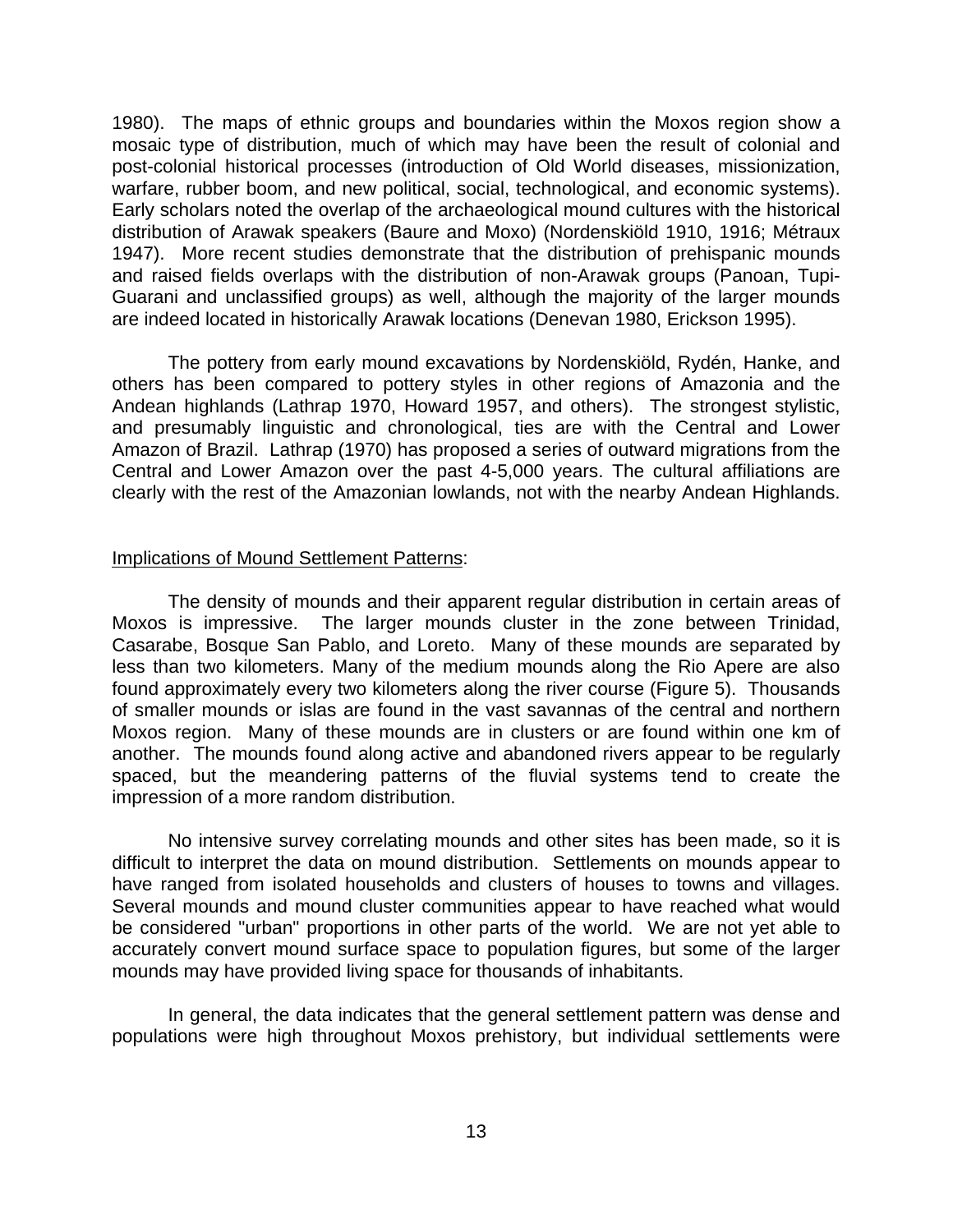dispersed over the landscape. This may have been due to the nature of resources (fishing, hunting, collecting, and agricultural soils), the agricultural system of intensive raised fields, and/or socio-political institutions that resisted centralization, urbanism, and vertical hierarchies. The indigenous polities described by the early chroniclers and later classified by scholars as "Tropical Forest Chiefdoms" (Steward and Faron 1959) were socially and politically complex in many ways, and "chiefs" held considerable political power over the population, but at the same time, there were many groups that were not organized hierarchically as "chiefdoms" (Métraux 1947, Denevan 1940). Despite the dispersed nature of the populations in Moxos, mechanisms such as the vast intra- and inter-regional networks of causeways, canals, and natural waterways would have organized local and regional interaction. This "horizontal" organizational strategy is similar to that described by Carole Crumley as "heterarchy" (as opposed to "hierarchy"), or, "complex systems in which elements have the potential of being unranked (relative to other elements) or ranked in a number of ways, depending on systemic requirements" (1994:12). The diverse mosaic of languages and ethnic groups found in the Llanos de Moxos region at contact tend to support this hypothesis.

 Nordenskiöld (1916) noted that mounds are often much larger and taller than would be necessary to simply prevent the flooding of settlements. Many of these mound constructions could be considered truly monumental. The "over-constructed" main mound of Loma Ibibate rises 18 meters above the forest floor. Most of the mound is a large platform which appears to have been designed and leveled. Many large low earthen platforms covering many hectares at their base have been reported east of Trinidad (Langstroth 1996). Many of the larger Moxos mounds were probably served specific religious and political purposes, in addition to providing settlement sites. Some of the larger mounds are connected with "visual sight lines," in that they are visible to each other across sections of savanna (Loma Ibibate and Loma Eviato) and site intervisibility may have helped determine the distance between individual mounds.

 There are a number of cases of pairing of mounds forming "dual mound complexes" (Loma Ibibate, Loma Chuchini, Loma Dos Islas, Loma Cayalo, and Loma Esperanza) (Figure 6, 8). This patterning may represent ancient systems of social organization relating to dual organization or moiety systems that are common among many ethnographic peoples of the Amazonian region (e.g. Gê, Bororo, Kraho, Kayapó) (Levi-Strauss 1965). The moiety divisions of historical and contemporary communities tend to be divided across the plaza and ring of houses. In the archaeological mound cases, it appears to have been a division into separate mounds. The dual mounds of Loma Ibibate and Loma Chuchini have short, large causeways connecting the mounds (Figure 8).

 It is surprising that the larger mounds do not appear to be directly associated with raised fields. A number of the medium-sized mounds have blocks of raised fields adjacent to them (Loma San Carlos, Loma Providencia, Loma Cayalo, Loma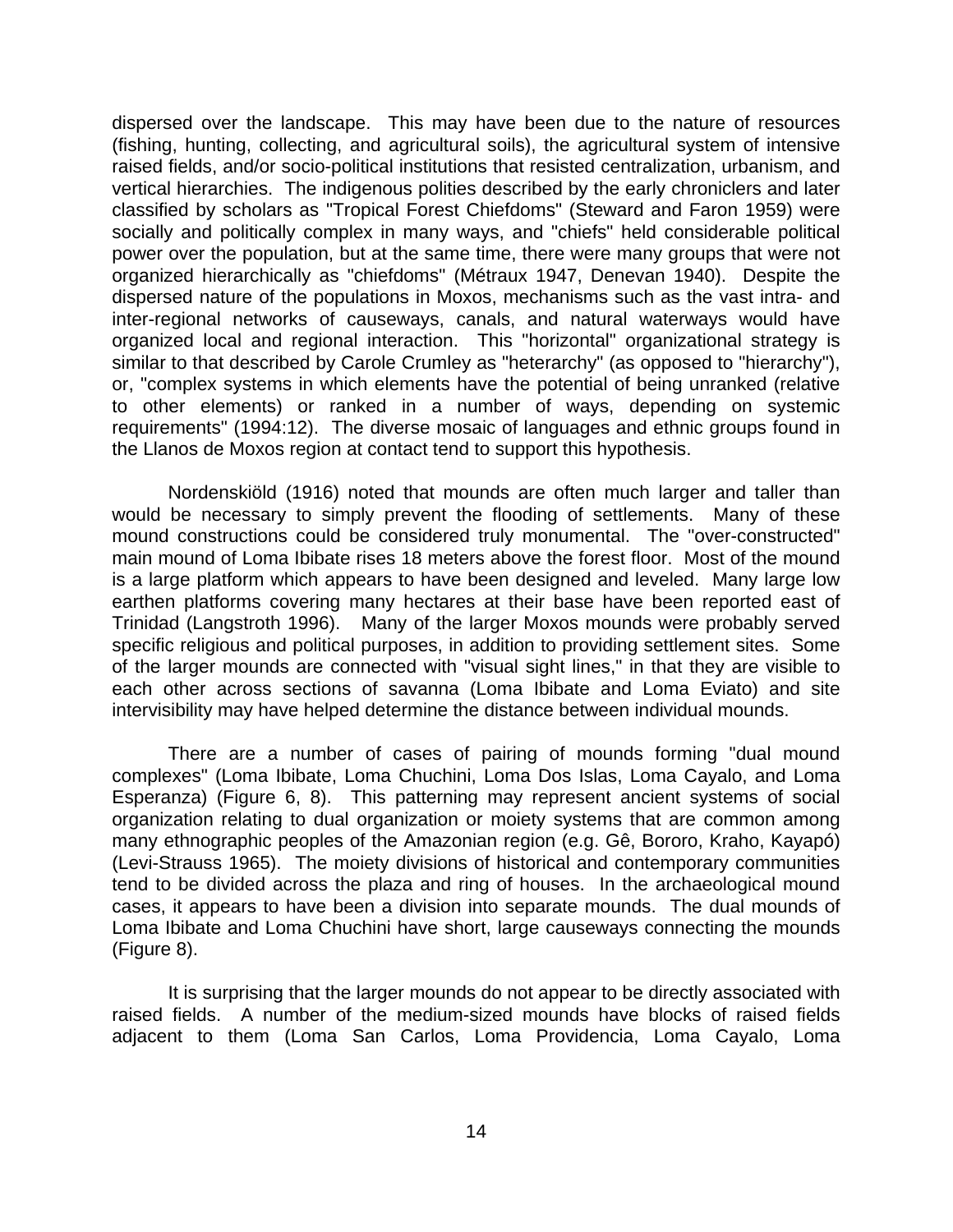Esperanza, and Loma Desengaño) that are possibly contemporaneous with the occupation and use of the mounds. Several mounds have radial causeway systems that divide up the raised fields around them into distinct units, possibly the remains of an ancient land tenure system or means of organizing labor.

# Mound Destruction

 Mounds within the Moxos region are in danger of being destroyed. Because of high rainfall in the region, mounds have suffered erosion for hundreds of years. Many of the mounds located near the major meandering rivers have been partially or completely erased by river channel changes in recent years. Animals burrow deeply into the mounds disturbing archaeological context and increasing the erosion.

 Human destruction of mounds has also increased in recent years. Mounds near modern settlements are regularly looted for pottery and other archaeological objects. Many larger mounds are covered with looters' pits. Cattle use the mounds to escape inundation during the rainy season, destroying the vegetation cover, digging for salt, and churning the surfaces with their hooves. Many mounds are still being used for settlement, and modern disturbance has disrupted the archaeological context of these sites (Figure 3). Although massive, many mounds are being dismantled by heavy machinery for construction fill to raise road beds. Mound soil has a texture which is ideal for road and other construction. Some mounds have been partially leveled for modern constructions.

# **CONCLUSIONS**

 Mound formation was probably the result of a combination of accretionary process and intentional construction by the populations that used them. Original locations for settlement included the micro-relief created by natural levee formations, which were modified over time to result in the formation of large occupation mounds.

 Mounds are a significant part of the ancient cultural landscape of the Llanos de Moxos. Mound formation transformed the natural landscape at a massive scale and they still have a major impact on contemporary settlement and landuse. Mounds also play an important role in the local belief systems such as the search for the Loma Santa. The distribution patterns of mounds provide archaeological evidence of large regional populations living in numerous settlements spread over the landscape with regular spacing. Mounds have been used for settlement in the Llanos de Moxos for at least 2700 years and many mounds apparently were either occupied continuously or reoccupied periodically, in some cases until the present. Many of the individual mounds are quite large and smaller mounds often form multi-mound clusters which reach urbanlike proportions. In a few cases, mounds approach monumental scale.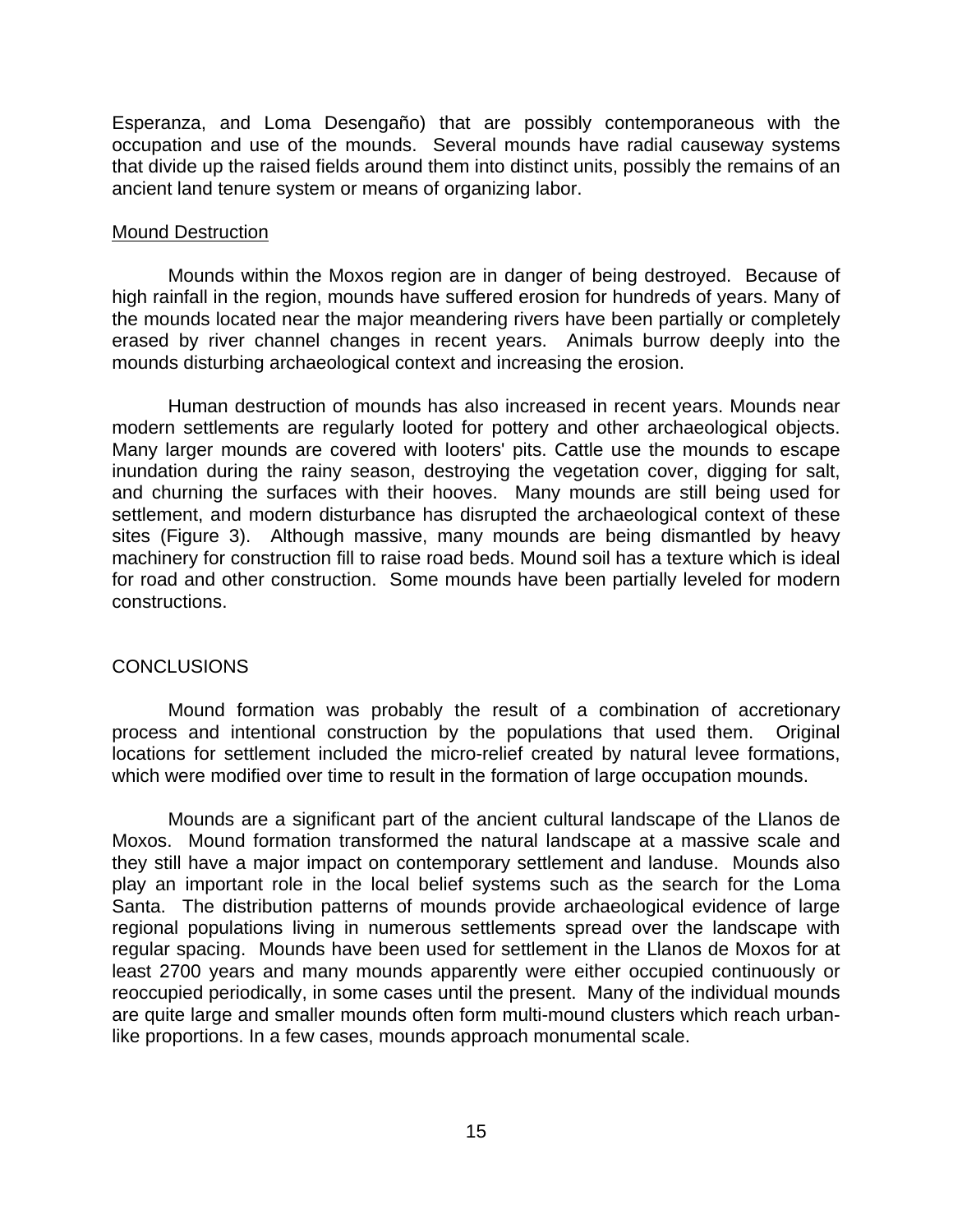The number of mounds and their impressive patterning cannot be directly used to reconstruct the socio-political organization of the region (Erickson 1993, 1996). Mound construction is not necessarily labor intensive, especially if done gradually over the long periods of time documented in the archaeological record. As Nordenskiöld noted, "It doesn't take a great inventive mind to arrive at the idea of building an earth mound when one lives in flooded plains" (1916:152). The dispersed nature of settlement and the diversity of archaeological pottery styles during the pre-Columbian period supports the idea of numerous ethnic polities living in hamlets, villages and towns spread over the agricultural landscape. These communities were often joined by a network of canals and causeways for communication and transportation, in addition to natural waterways. Certain larger mounds may have served as more central places, possibly as residences of politically important families or for public ritual. Mounds were certainly more than just living sites.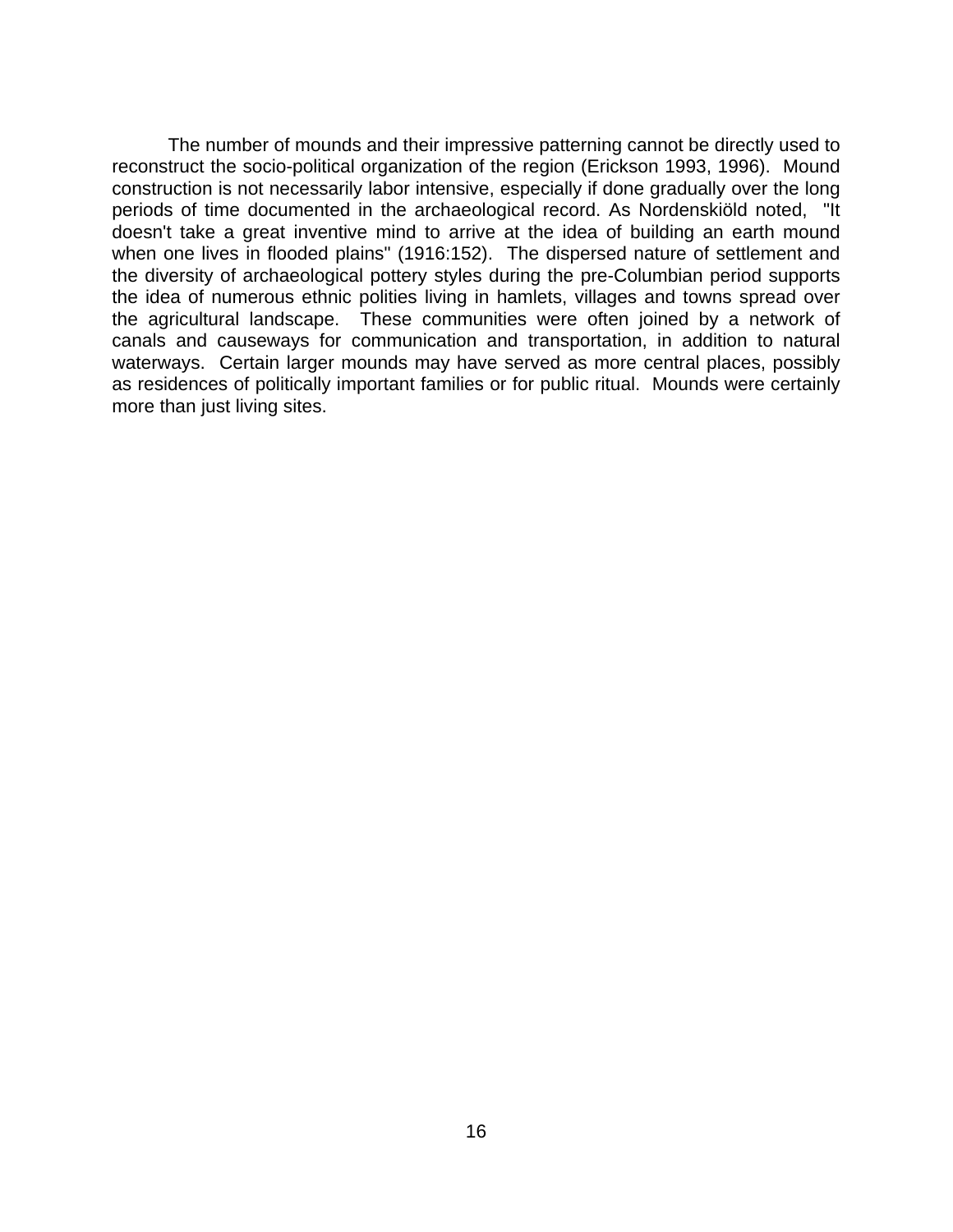# REFERENCES CITED

Balée, William,

1996 Indigenous Agroforestry and Tropical Diversity: Reconsiderations of the Refuge Theory. unpublished manuscript.

Boomert, A.

1976 Precolumbian raised fields in Coastal Surinam. Proceedings of the Sixth International Congress for the Study of the Pre-Columbian Cultures of the Lesser Antilles, Guadeloupe, 1975: pp. 134-144.

Bustos, Victor

- 1976a Investigaciones arqueológicas en el Departamento del Beni. Proyecto: Excavación de Loma Cachipere en Puerto Almacén. Documentos Internos del INAR, La Paz.
- 1976b Proyecto de reconocimiento arqueológica en Trinidad. Documentos Internos del INAR, no. 23/76, La Paz.
- 1976c Investigaciones arqueológicas en las tierras bajas de Bolivia. Documentos Internos del INAR
- 1978a La arqueología en los llanos del Beni, Bolivia. Documentos Internos del INAR, no. 32/78, La Paz.
- 1978b Proyecto de excavaciones arqueológicas en el departamento del Beni, en lomas de la región de Cocharcas y Villa Banzar. Documentos Internos del INAR, no. 10/78, La Paz.
- 1978c Una hipotesis de relaciones culturales entre el altiplano y la vertiente Oriental de los Andes. Pumapunku, 12:115-126, La Paz.
- 1978d Investigaciones arqueológicas en Trinidad, Departamento del Beni Instituto Nacional de Arqueología, Publicación no. 22, La Paz.

Crumley, Carole L.

1994 Historical Ecology: A Multidimentional Ecological Orientation. In Historical Ecology: Cultural Knowledge and Changing Landscapes. edited by Carole Crumley, School of American Research, Santa Fe, pp. 1-16.

Denevan, William

1980 La geografia cultural aborigen de los llanos de Mojos. Juventud, La Paz.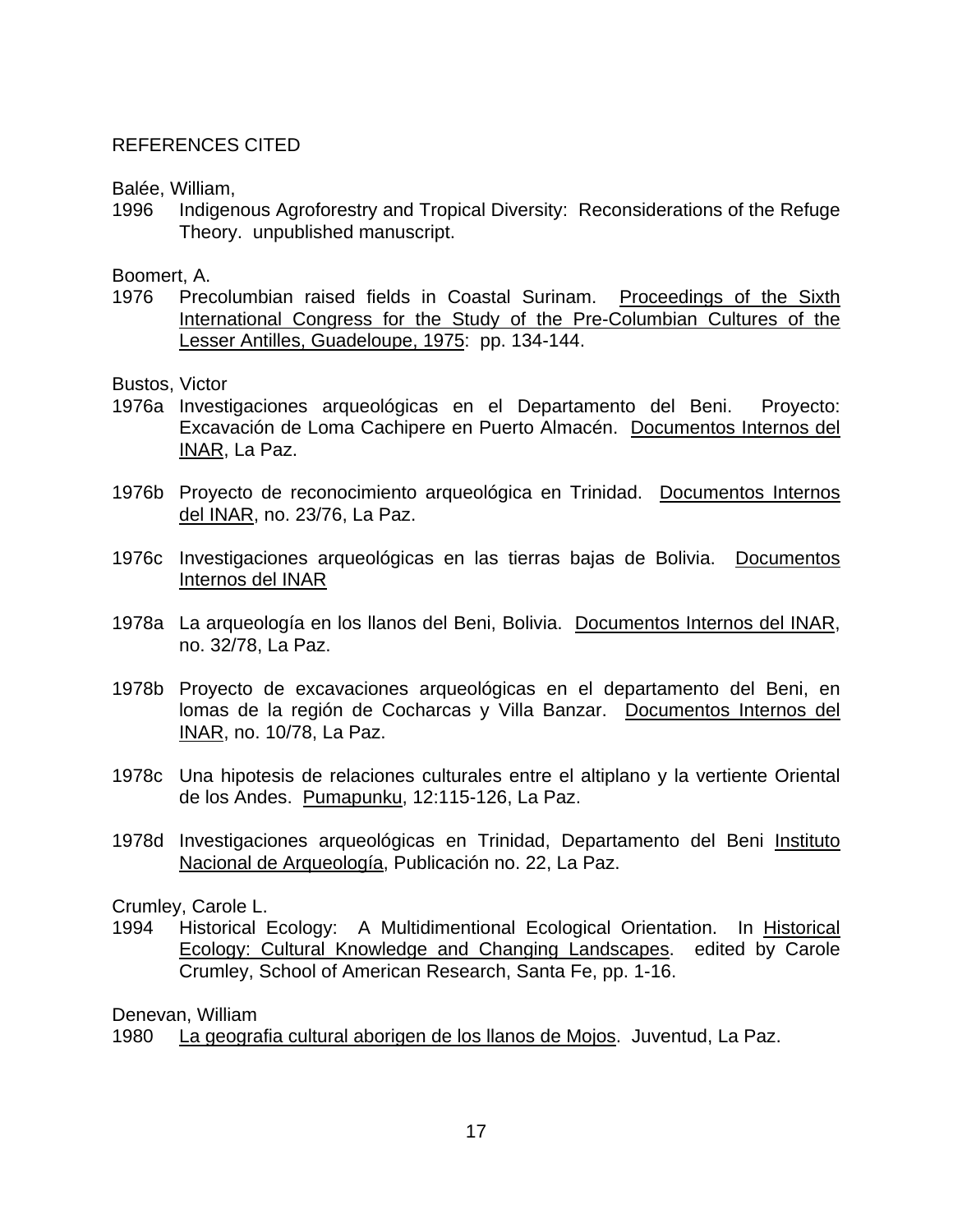Dillehay, Tom D.

1995 Mounds of Social Death: Araucanian Funerary Rites and Political Succession. In Tombs for the Living: Andean Mortuary Practices. edited by Tom Dillehay, Dumbarton Oaks Research Library and Collection, Washington DC, pp. 281- 313.

Dougherty, Bernardo and Horacio Calandra

- 1981 Nota preliminar sobre investigaciones arqueológicas en los Llanos de Moxos, Departamento del Beni, Republica de Bolivia. Revista del Museo de la Plata 8(Sección Antropologica no. 53):87-106, La Plata.
- 1981-2 Excavaciones arqueológicas en la Loma Alta de Casarabe, Llanos de Moxos, Departamento del Beni, Bolivia. Relaciones de la Sociedad Argentina de Antropología, 14(2):9-48, Buenos Aires.
- 1984 Prehispanic Human Settlement in the Llanos de Mojos, Bolivia. In Quaternary of South America and Antarctic Peninsula volume 2, edited by Jorge Rabassa, pp. 163-199, A. D. Balkema, Rotterdam.
- 1985 Ambiente y arqueología en el oriente Boliviano. La Provincia Itenez del departamento del Beni. Relaciones de la Sociedad Argentina de Antropología, Buenos Aires.

Erickson, Clark L.

- 1980 Sistemas agrícolas prehispánicos en los Llanos de Mojos. América Indígena 40(4):731-755.
- 1993 The Social Organization of Prehispanic Raised Field Agriculture in the Lake Titicaca Basin. In Economic Aspects of Water Management in the Prehispanic New World, Research in Economic Anthropology, Supplement No. 7, edited by Vernon Scarborough and Barry Isaac, JAI Press, pp. 369-426.
- 1995 Archaeological Perspectives on Ancient Landscapes of the Llanos de Mojos in the Bolivian Amazon. In Archaeology in the American Tropics: Current Analytical Methods and Applications. edited by Peter Stahl, Cambridge University Press, Cambridge, pp. 66-95.
- 1996 Una investigacion de camellones de cultivo en la cuenca del lago Titicaca del Peru..Proyecto Interinstitucional de Waru Waru, Puno, Peru.

Erickson, Clark L., José Esteves, Wilma Winkler, and Marcos Michel

1991 Estudio preliminar de los sistemas agrícolas precolombinos en el departamento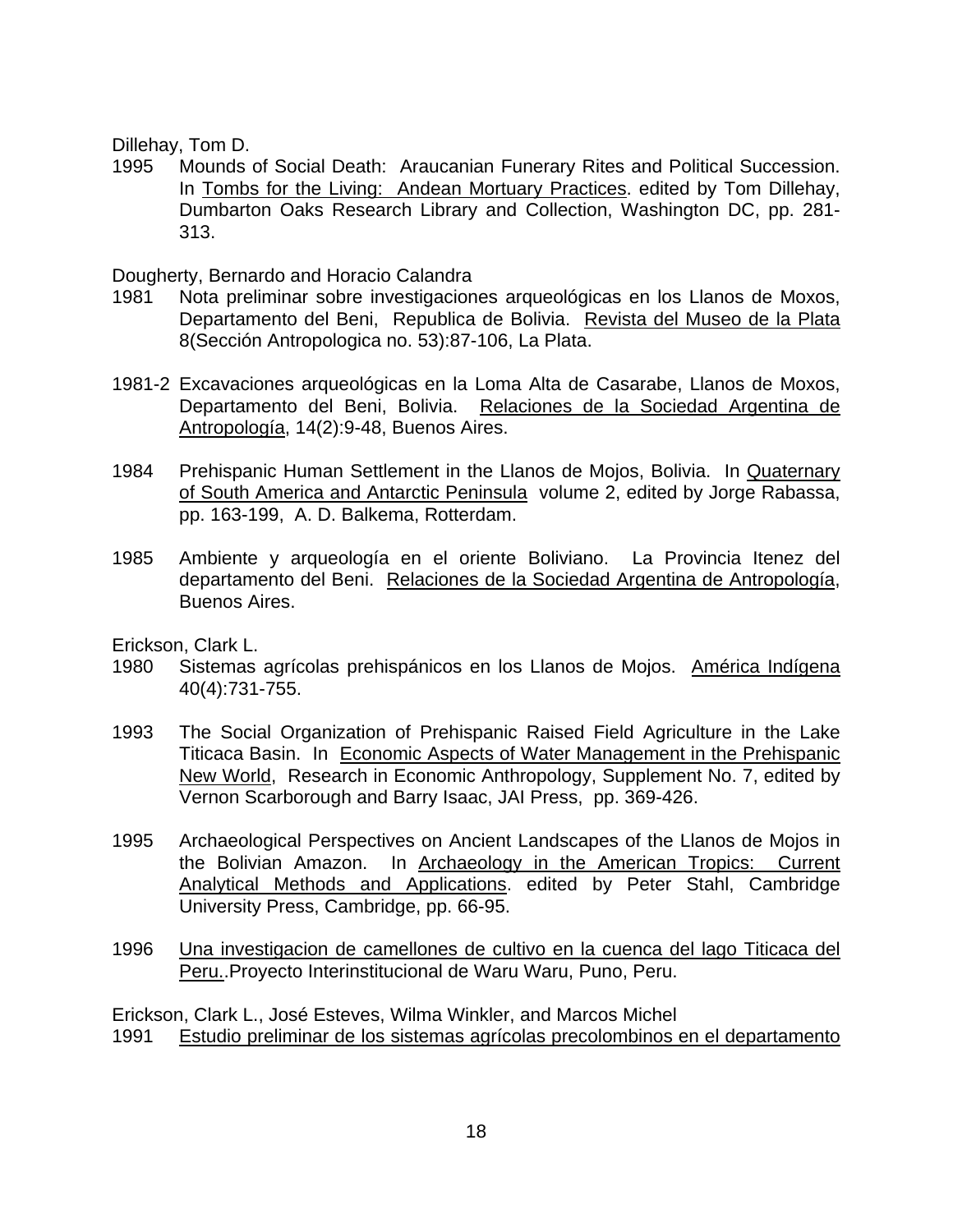del Beni, Bolivia. unpublished manuscript, University of Pennsylvania and the Instituto Nacional de Arqueología.

Erickson, Clark L, W. Winkler, J. Walker, K. Candler, D. Angelo, M. Michel

- 1993 Informe preliminar sobre las investigaciones del Proyecto Agro-Arqueológico del Beni en 1992. unpublished manuscript, University of Pennsylvania and the Instituto Nacional de Arqueología.
- 1994 La arqueologia de la agricultura de camellones y la infraestructura hidráulica en el departamento del Beni en 1993: Informe preliminar de las investigaciones arqueológicas del Proyecto Agro-Arqueológico del Beni en 1993 unpublished manuscript, University of Pennsylvania and the Instituto Nacional de Arqueología.

Faldín, Juan

1984 La arqueología beniana y su panorama interpretivo. Arqueología Boliviana 1:83-90.

Hanke, Wanda

1957 Einige funde im Beni-Gebiet, Ostbolivien. Archive fur Volkerkunde (Wien) 12:136-143.

Howard, George D.

1947 Prehistoric Ceramic Styles of Lowland South America, Their Distribution and History. Yale University Publications in Anthropology, no. 37, New Haven.

Langstroth, Robert

1996 Forest Islands in an Amazonian savanna of Northeastern-Bolivia. Ph. D. Dissertation, Department of Geography, University of Wisconsin, Madison.

Lathrap, Donald W.

1970 The Upper Amazon. Praeger, London.

Lee, Kenneth

1979 7.000 años de historia del hombre de Mojos: agricultura en pampas esteriles: informe preliminar. Universidad Beni, Universidad Técnica del Beni, Trinidad, pp. 23-26.

Levi-Strauss, Claude

1944 On Dual Organization in South America. America Indígena 4:37-47.

Meggers, Betty and Clifford Evans

1957 Archaeological Investigations at the Mouth of the Amazon. Bulletin of the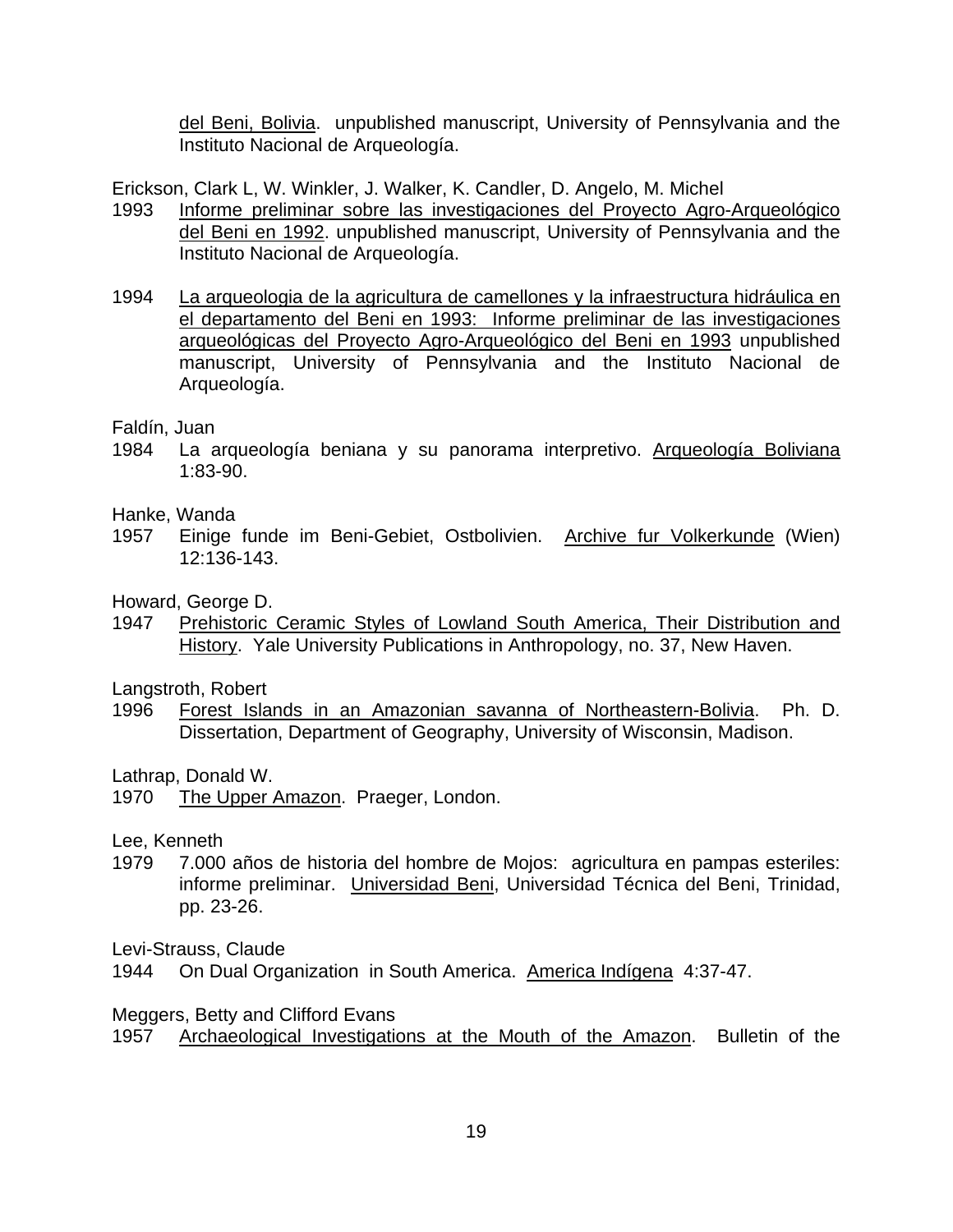Bureau of American Ethnology 167, Washington DC.

Métraux, Alfred

1942 The Native Tribes of Eastern Bolivia and Western Matto Grosso Bulletin of the Bureau of American Ethnology, no. 134, Washington D.C.

Nordenskiöld, Erland

- 1910 Archaologische Forschungen im Bolivianischen Flachland. Zeitschrift fur Ethnologie 42:806-822, Berlin.
- 1913 Urnengraber und Mounds im Bolivianischen Flachlande. Baessler Archiv 3:205-255, Berlin y Leipzig.
- 1916 Die Anpassung der Indianer an die Verhältnisse in den Uberschwemmungsgebieten in Südamerika. Ymer 36:138-155 (Stockholm).
- 1924a The Ethnography of South America as seen from Mojos in Bolivia Comparative Ethnological Studies, no. 3, Goteborg.
- 1924b Finds of Graves and Old Dwelling-Places on the Río Beni, Bolivia Ymer 44:229- 237 (Stockholm).

Porras. P.

1987 Investigaciones arqueológicas a las faldas de Sangay, Provincia Morona Santiago. Artes Gráficas Senal, Quito.

Pinto Parada, Rodolfo

1987 Pueblo de Leyenda. Tiempo del Bolivia, Trinidad.

Plazas, Clemencia, Ana Maria Falchetti, Juanita Saenz Samper, and Sonia Archila

1993 La sociedad hidraulica Zenu: Estudio arqueológico de 2.000 años de historia en las llanuras del Caribe Colombiano. Museo del Oro, Banco de la Reupública, Bogotá.

Riester, Jurgen

1976 En busca de la Loma Santa. Amigos del Libro, La Paz.

Roosevelt, Anna C.

1990 Moundbuilders of the Amazon. Academic Press, San Diego.

Ryden, Stig

<sup>1941</sup> A Study of the Sirionó Indians. Elanders Boktryckeri Aktiebolag, Goteborg.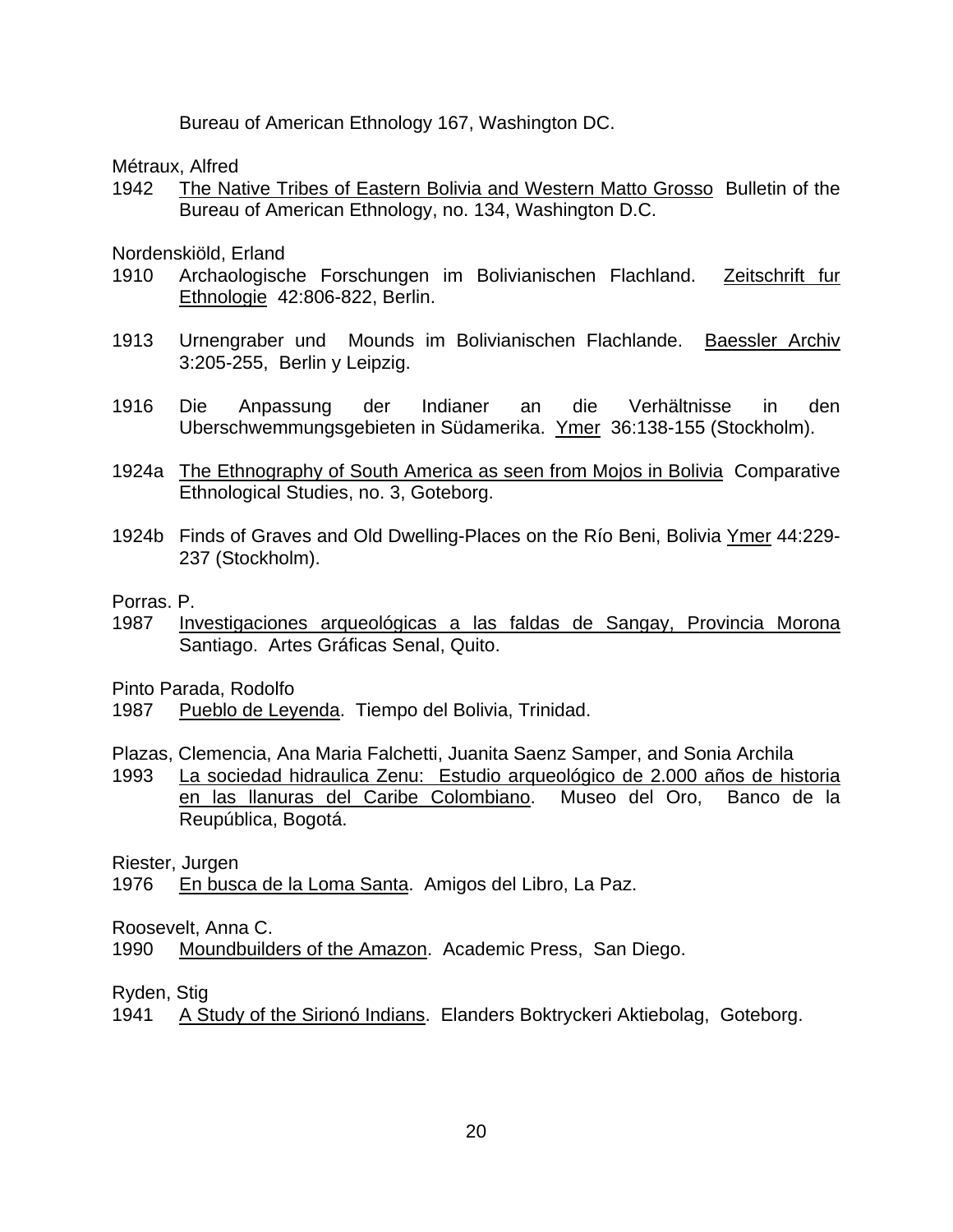Stemper, David

1993 La Persistencia de los Cacicazgos Prehispánicos en el Río Daule, Costa del Ecuador. University of Pittsburgh Memoirs in Latin American Archaeology No. 7, Pittsburgh.

Steward, J. H. and L. C. Faron

1959 Native Peoples of South America. McGraw-Hill, New York.

Schmidt, Max

1914 Die Guato und Ihr Bebiet. Baessler-Archive Band IV:251-283, Leipzig.

1974 Comments on Cultivated Plants and Agricultural Methods of South American Indians. In Native South Americans: Ethnology of the Least Known Continent edited by Patricia J. Lyon, Little Brown and Co, Boston, pp. 60-68.

Spencer, Charles and Elsa Redmond

1992 Prehispanic Chiefdoms of the western Venezuelan Llanos. World Archaeology 24:134-157.

Vejarano Carranza, Carmelo

1991 Informe viajes de campo con personas Proyecto Moxos. manuscrito sin publicar, Instituto de Investigaciones Sociales y Económicas de la Universidad Técnica del Beni, Trinidad.

Zucchi, Alberta and William Denevan

1979 Campos elevados e historia cultural prehispánica en los llanos occidentales de Venezuela. Universidad Católica Andrés Bello, Caracas.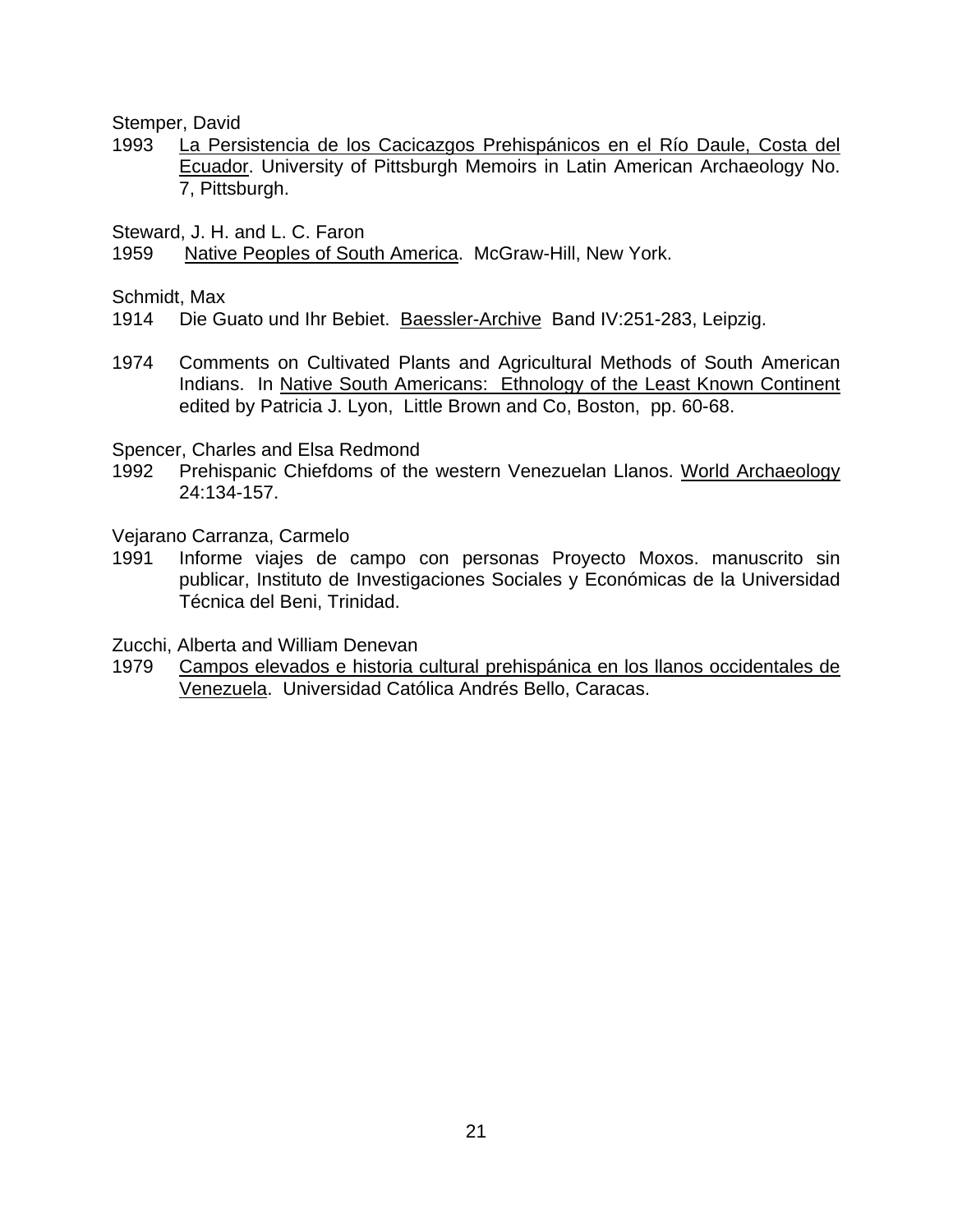# **Figures**

Figure 1: Location map showing the Llanos de Moxos, Department of the Beni, where the mounds discussed in this paper are found.

Figure 2: The upper platform of Loma Eviato, present day community of the Sirionó. This mound is 5 meters tall and base possibly covers 4 ha. The chapel (far upper right) is on the highest part of the mound. The houses of thatch and wattle and daub are probably similar to those that were present on the mound in the distant past.

Figure 3: Disturbed mound outside of Trinidad. This mound was disturbed during the construction of a camp for road workers. The recently-cut profile crosses and exposes the east side of the 3 m tall mound.

Figure 4: Loma Monte Zion. This 3-4 m tall mound is located in a partially cleared field SSE of Desengaño on the Rio Apere.

Figure 5: Location map based on aerial photographs of the mounds (lomas) of the central Rio Apere. The airstrip in the upper center is the Community of Desengaño and the airstrip in the lower left is the Estancia Esperanza.

Figure 6: Sketch map of the mounds and "ball courts" of the Cayalo Site. The three mounds are accompanied by two platforms with "ball court"-like mound and plaza features.

Figure 7: Loma Suarez near Trinidad on the Rio Ibare. This is a large prehispanic mound covering many hectares which is now a military base and small town. The area of the mound extends 50-100 meters beyond the limits of the houses.

Figure 8: Sketch map of the dual mound (lomas) complex of Ibibate in the Sirionó Indigenous Territory. Loma I measures approximately 150 x 200 x 18m and Loma II measures approximately 200 x 300 x 5m. The two mounds are surrounded by barrow pit depressions filled with water ("pozos"). A short causeway connects the two mounds.

Figure 9: Computer generated projection of Loma I of Ibibate. The main platform of Loma I is shown in yellow; the highest extension of the mound is shown in green. A small portion of Loma II (unmapped) and the causeway connecting the mounds can be seen in the lower center. Some of the barrow pits filled with water are shown in blue. (Map generated by the SURFER program based on topographic survey).

Figure 10: Fragments of a large "grater plate" found in the disturbed surface of a mound